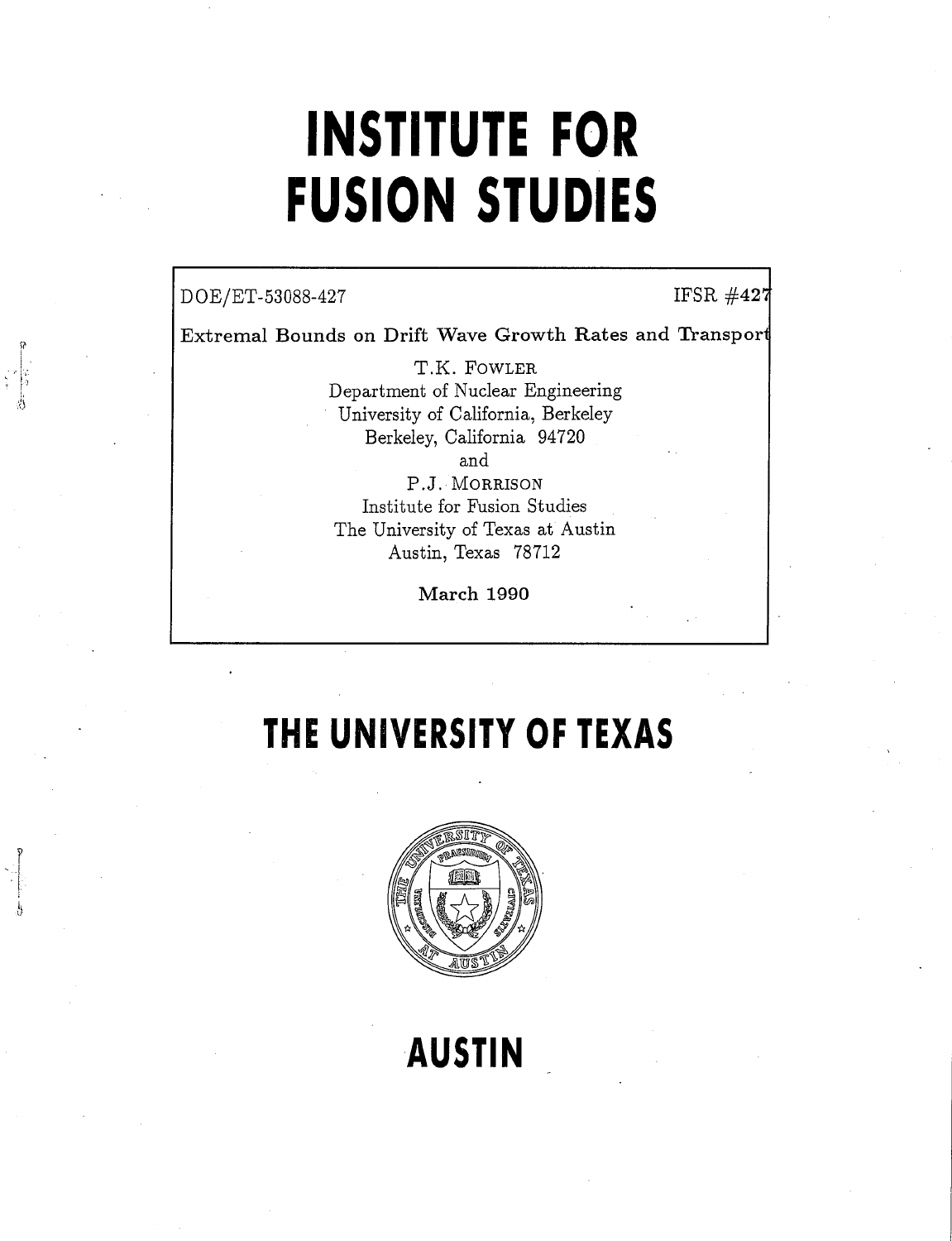$\frac{1}{2} \left( \frac{1}{2} \right)$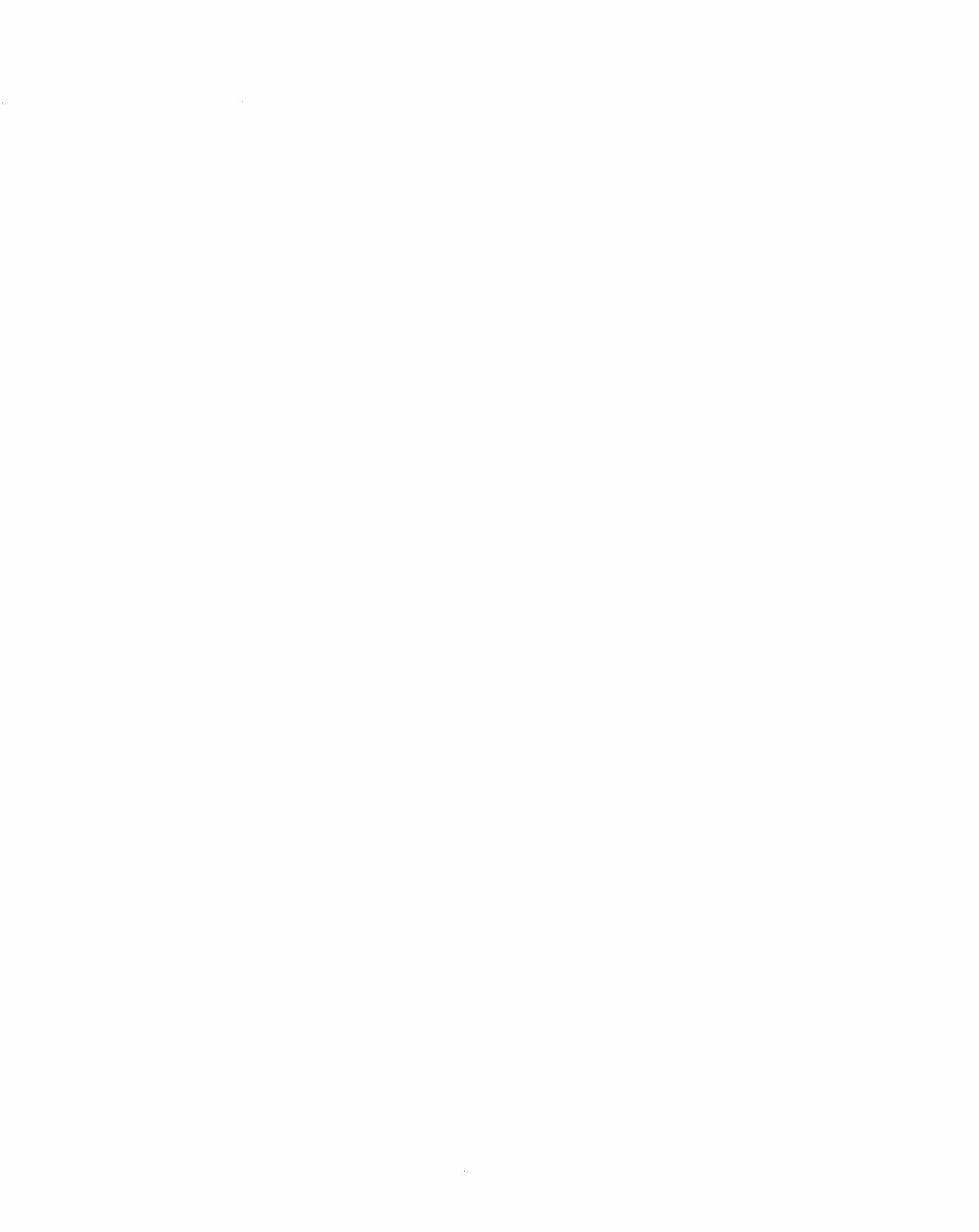# **Extremal Bounds on Drift Wave Growth Rates and Transport**

**T. K. Fowler** 

Department of Nuclear Engineering University of California, Berkeley Berkeley, CA 94720

and

#### **P. J. Morrison**

Department of Physics and Institute for Fusion Studies University of Texas at Austin Austin, TX 78712

#### **Abstract**

o

b

,[I

A variational technique is used to obtain bounds on the growth constant  $\gamma$  versus wave number *k* for plasma drift waves. We find, for  $T_i = T_e$ ,

$$
\gamma < \sqrt{2} \omega_* \left( 1 + \frac{3}{\sqrt{2}} \eta \right)
$$

in usual notation. This agrees closely with dispersion—relation results that have had good success in explaining global confinement times in tokamaks based on transport coefficients of the form  $\frac{\gamma}{k^2}$ . The present method is easier to calculate and results are of such general nature as to give greater assurance that nothing has been missed. The method is based on the time behavior of a free energy function that is chosen to be a constant of motion for an idealized Maxwellian plasma without currents, and almost constant for small departures from this ideal state. The underlying premise associating the variational technique with drift waves remains conjectural.

1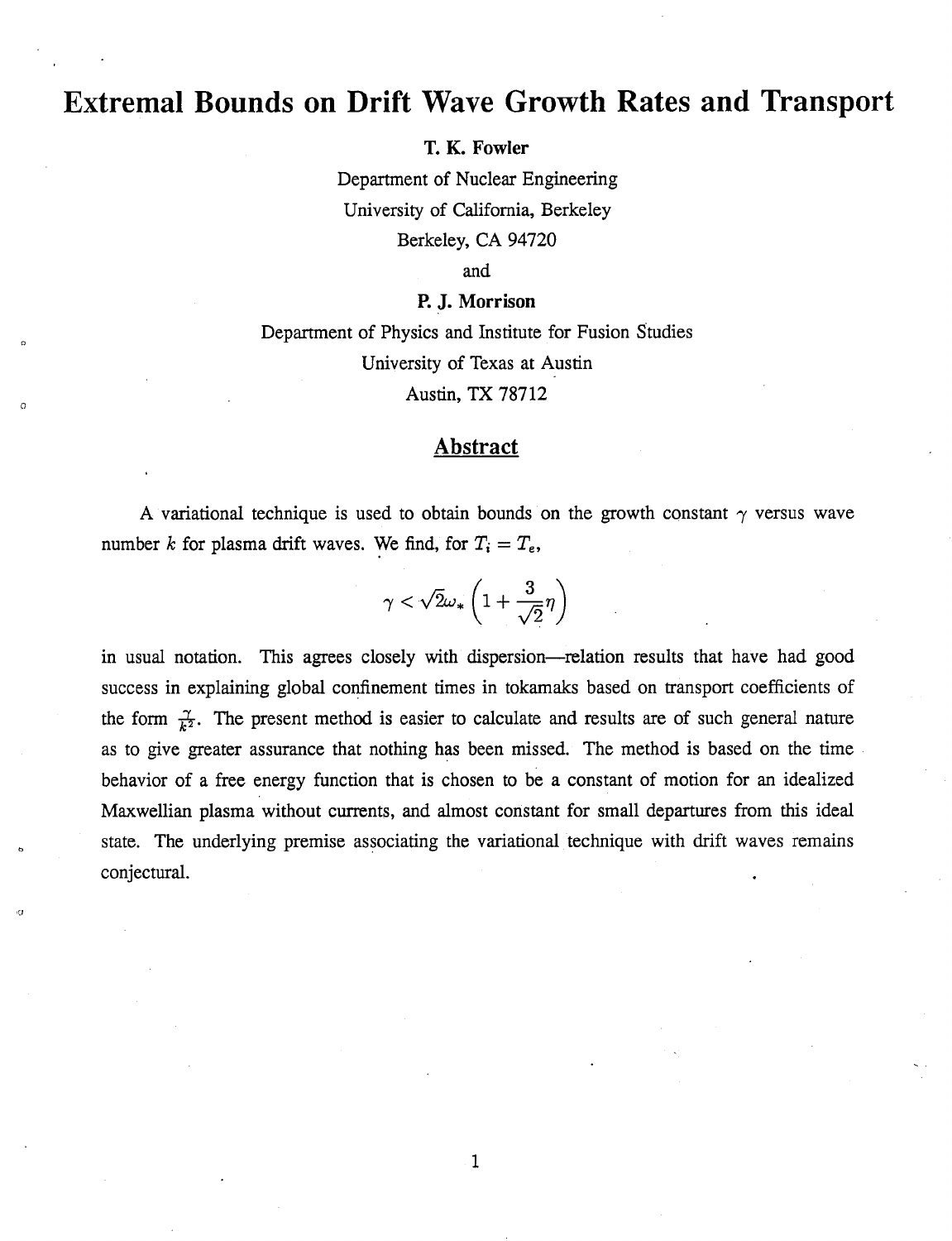## **Extremal Bounds on Drift Wave Growth Rates and Transport**

#### 1. Introduction

It is well known that plasma instability growth constants,  $\gamma$ , can be attributed to free energy sources due to departures from an idealized current free Maxwellian plasma<sup>1,2</sup>. Using this approach, it was shown previously that an upper bound on  $\gamma$  can be obtained from the time behavior of a free energy function of the form

$$
H = \sum \int d\vec{x} d\vec{v} \frac{f_1^2 T}{2f_0} + \Phi. \tag{1}
$$

Manipulation of Eq.(1) yielded<sup>1,3</sup>

$$
\gamma < \frac{1}{2} \text{ Max } \left( H^{-1} \frac{dH}{dt} \right) < \sum \frac{\langle u \rangle}{\lambda_D} \frac{1}{\epsilon^{1/2}} \tag{2}
$$

where the sum is over ions and electrons,  $\Phi$  is the field energy,  $\lambda_D$  is the Debye length,  $\langle u \rangle$  is

a certain velocity average of 
$$
\vec{u} = \frac{1}{m} \frac{T}{f_0} \frac{\partial f_0}{\partial \vec{v}} + \vec{v}, \tag{3}
$$

and  $f_1$  is a perturbation about an equilibrium distribution  $f_0$ . Note that, for the idealized Maxwellian plasma  $(f_0 = exp(-\frac{mv^2}{2T})$  for both ions and electrons),  $\vec{u} = 0$  and the bound predicts stability, as it should.

The quantity  $\epsilon$  depends on  $f_1$  and the field perturbations contained in  $\Phi$ . It is given by

$$
\epsilon = \frac{(K + \Phi)^2}{K\Phi},\tag{4}
$$

where K is the first term of H. In the earlier work<sup>1,3</sup>, it was noted that  $\epsilon \geq 4$  for all cases, thereby setting a rigorous upper bound on  $\gamma$ . This was interpreted as a bound on instabilities of high frequency, since they have the largest growth rates. It was speculated that, interpreting  $\epsilon$  as a reactive dielectric constant, the bound also had relevance to low frequencies for which  $\epsilon$ could only be guessed.

The purpose of the present paper is to obtain an improved, variational estimate of  $\epsilon$  for the low frequency drift waves that are of current interest as a possible explanation of turbulent transport in tokamaks. The resulting bound on  $\gamma$  can then be used to estimate transport coefficients of the form  $\chi = \frac{\gamma}{k^2}$ .<sup>4</sup>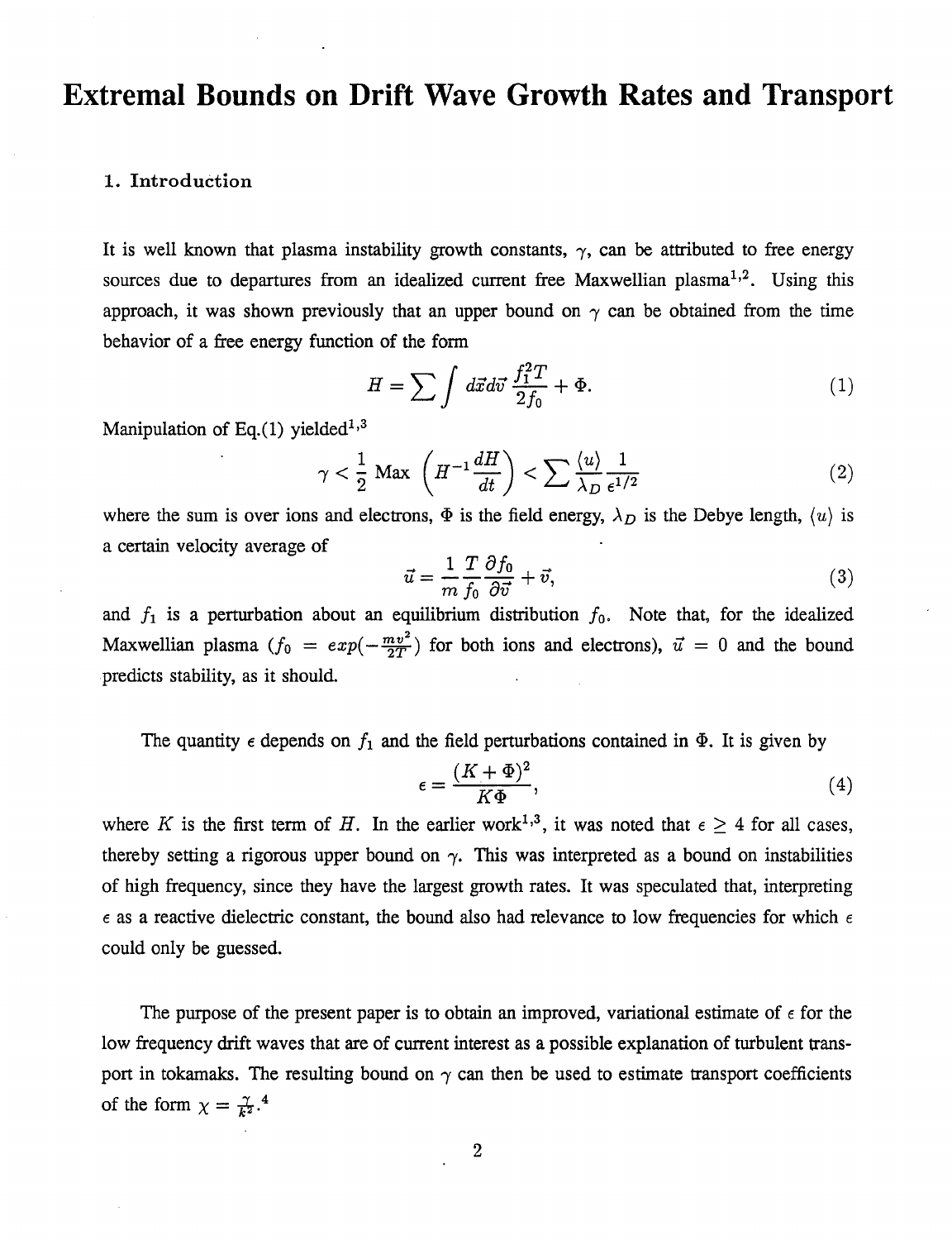The paper is arranged as follows. After reviewing the derivation of Eq. (2) in Section 2, the variational expression is developed in Section 3. Results are compared with dispersion relations for electrostatic modes in Section 4 and then applied to tokamaks in Section S. The validity of the method is discussed in Section 6. Magnetostatic modes and changes in reference frame are discussed in the Appendix.

Geb<sup>r</sup>

3

o

D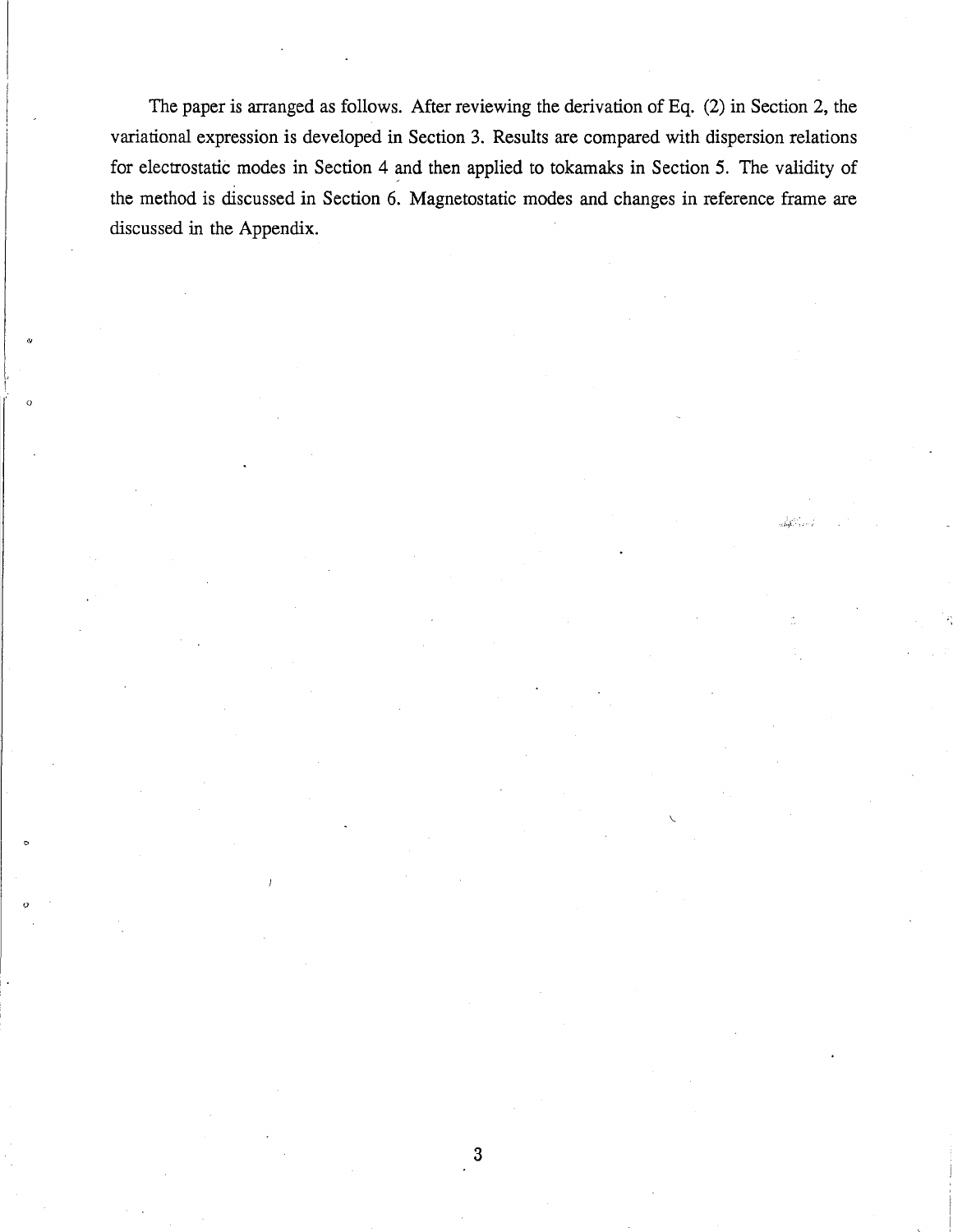#### 2. Derivation of the Bound

We first review the derivation of Eq. (2) for the case of electrostatic perturbations. As mentioned, magnetic perturbations are discussed in the Appendix. For electrostatic perturbations,

$$
\Phi = \frac{1}{8\pi} \int d\vec{x} (-\nabla \phi)^2 = \frac{1}{2} \sum \int d\vec{x} d\vec{v} q f_1 \phi_1 \tag{5}
$$

where the sum is over ions and electrons of charge q. Taking the time derivative of H gives

$$
\frac{dH}{dt} = -\sum \int d\vec{x} d\vec{v} q f_1 \vec{u} \cdot (-\nabla \phi_1). \tag{6}
$$

Here  $d/dt$  denotes the derivative of  $f_1$  and  $\phi_1$  as given by the Vlasov equation linearized about the equilibrium solution  $f_0$ . Boundary conditions are chosen to discard various surface terms arising from integration by parts, corresponding to no flow of free energy into or out of the volume of integration ( $f_1$  vanishing at  $\vec{x}, \vec{v} \rightarrow \pm \infty$ , or periodic in  $\vec{x}$ ).

In Eq. (6), all equilibrium information is contained in  $\vec{u}$  (which is closely related to the current). The form of the bound of Eq. (2) is already apparent, it being the maximum of  $|\vec{u}|$  whatever the instability mode, while all information that selects one mode from another is contained in  $H/H$  in the symmetric form  $ab/(a^2 + b^2)$  where  $f_1 \sim a$ , and  $\nabla \phi \sim b$ . These properties are made rigorous by the successive application of Schwarz's inequalities in  $\vec{v}$  and  $\vec{x}$ in Eq. (6). For each component *Ui* we obtain:

$$
\sum \int d\vec{x} d\vec{v} q f_1 u_i (\nabla \phi)_i
$$
\n
$$
\leq \sum \int d\vec{x} \left[ \int d\vec{v} \frac{16\pi f_0 u_i^2}{T} \right]^{1/2} \left[ \int d\vec{v} \frac{f_1^2 T}{2f_0} \right]^{1/2} \left[ \frac{(\nabla \phi)_i^2}{8\pi} \right]^{1/2}
$$
\n
$$
\leq 2 \sum \frac{\langle u_i \rangle}{\lambda_D} \int d\vec{x} \left[ \sum \int d\vec{v} \frac{f_1^2 T}{2f_0} \right]^{1/2} \left[ \frac{(\nabla \phi)^2}{8\pi} \right]^{1/2}
$$
\n
$$
\leq 2 \sum \frac{\langle u_i \rangle}{\lambda_D} K^{1/2} \Phi^{1/2}.
$$
\n(7)

In the first line, we multiplied and divided by  $f_0$  before applying the Schwarz inequality in  $\vec{v}$ , in order to reproduce the form of *K* in the final result. In the second line, we used  $f_1^2$  <  $\sum f_1^2$ ,  $(\nabla \phi)^2$   $\langle (\nabla \phi)^2 \rangle$  and we removed the  $u_i^2$  average from the  $\vec{x}$  integration by taking its maximum value at any  $\vec{x}$  within the volume of integration, denoted by "max", with the further notation

$$
\left[\int d\vec{v}\frac{16\pi f_0}{T}u_i^2\right]_{max}^{1/2} \equiv \frac{2\langle u_i \rangle}{\lambda_D} \quad . \tag{8}
$$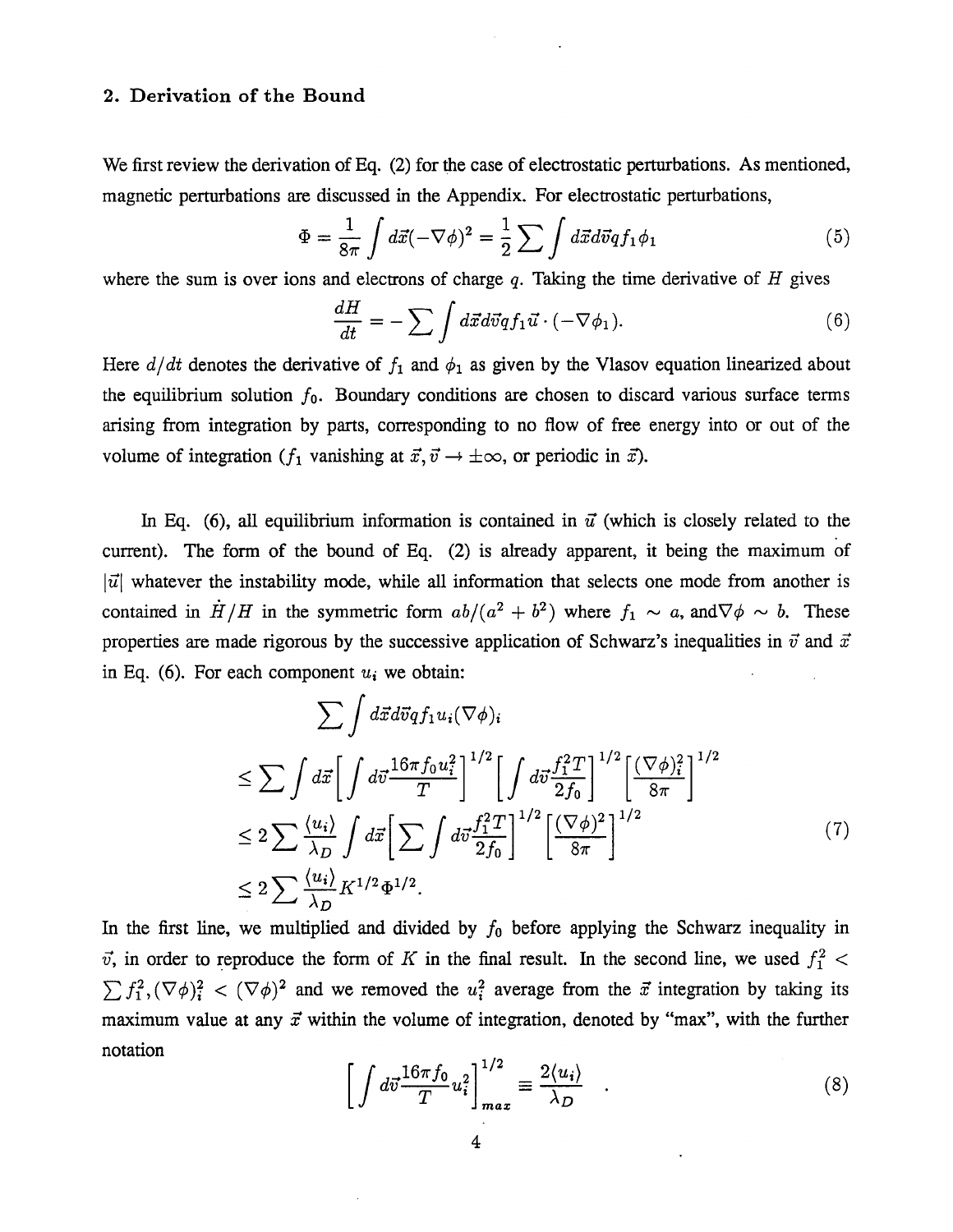The application of Schwarz's inequality on  $\vec{x}$  gives the final line of Eq. (7), with the previous notation for *K* and  $\Phi$ . Introducing Eqs. (6) and (7) into Eq. (2) gives the bound, with

$$
\langle u \rangle = \sum_{i} \langle u_i \rangle. \tag{9}
$$

The derivation proceeds in much the same way for the full electromagnetic field.<sup> $1,3$ </sup>

o

o

Finally we note that the bound on  $\gamma$  can be applied to a restricted set of perturbations (e.g. small  $k_{\perp}$ ). Let S be any such set, mapped into itself by the linearized Vlasov equation, for which there exists a maximum logarithmic derivative of *H:* 

$$
\left(\frac{1}{2}\frac{1}{H}\frac{dH}{dt}\right)_{\text{max on }S} < \alpha_s. \tag{10}
$$

Field perturbations in the set *S* cannot have a growth constant greater than  $\mu \cong \alpha_s$ , since if  $\mu$ exceeds  $\alpha_s$  even by an infinitesimal amount, janjući n

$$
\int_0^{\infty} dt \Phi(t) e^{-2\mu t} < \int_0^{\infty} dt H(t) e^{-2\mu t} < \int_0^{\infty} dt H(0) e^{2(\alpha_s - \mu)t} < \infty.
$$
 (11)

We shall now explore restricted classes of perturbations by applying variational methods to the bound.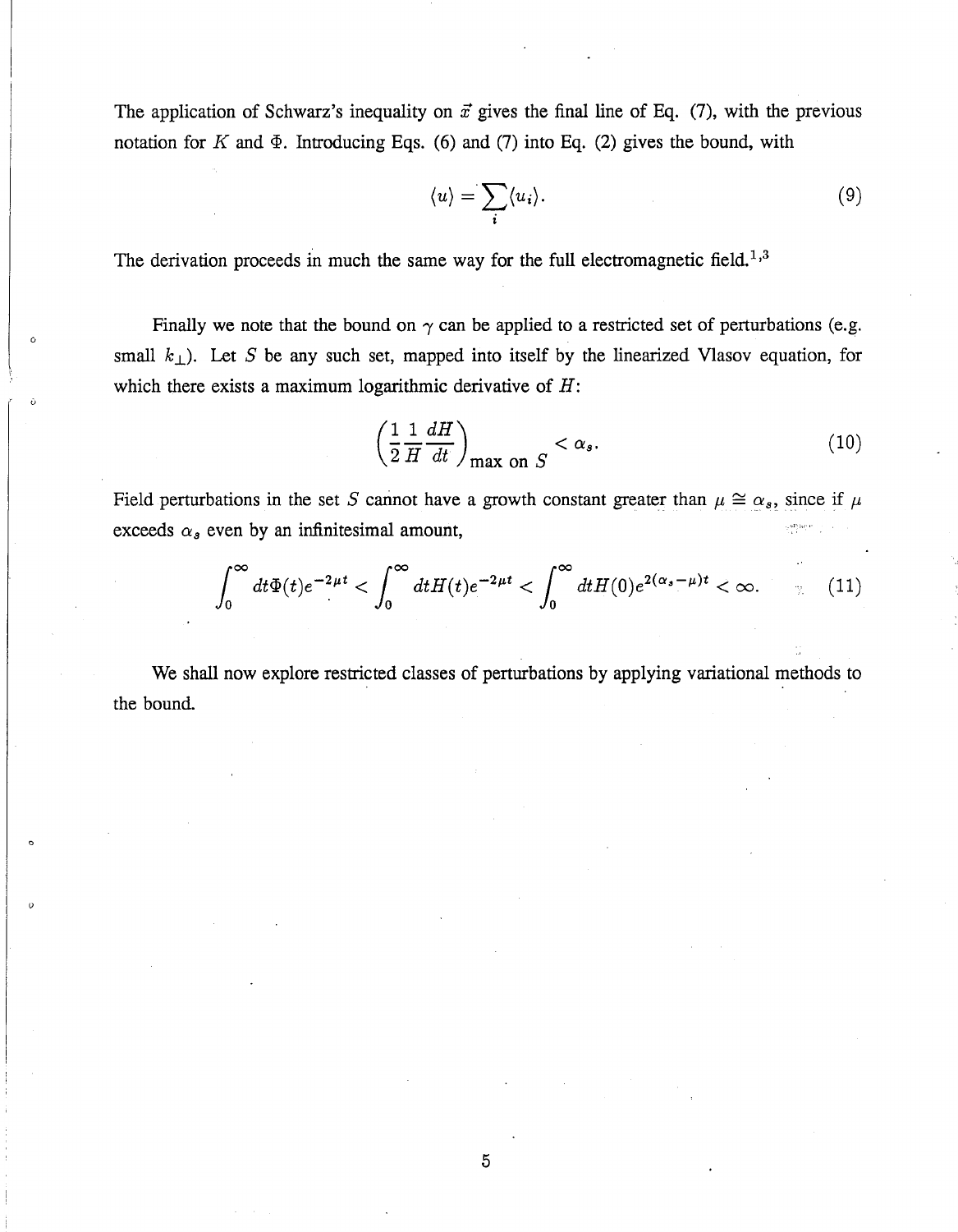#### 3. Variational Properties

In this section, we examine the extremal properties of  $\epsilon$  as the perturbation  $f_1$  is varied. Let  $R \equiv K/\Phi$ . Extrema occur if

$$
\delta \epsilon = \delta \frac{(R+1)^2}{R} = \left(1 - \frac{1}{R^2}\right) \delta R = 0. \tag{12}
$$

Setting  $R = 1$  gives a minimum at  $\epsilon = 4$  as already noted. Setting  $\delta R = 0$  gives an eigenvalue problem, as follows.

Expanding we get

$$
\delta R = \frac{1}{\Phi} \sum \int d\vec{x} d\vec{v} \delta f_1 \left( f_1 \frac{T}{f_0} - Rq \phi_1 \right) = 0 \tag{13}
$$

from which extrema occur if

$$
f_1 = Rf_0 \frac{q\phi_1}{T} \tag{14}
$$

and, by Poisson's equation,

$$
-\nabla^2 \phi_1 = R \sum q^2 \int d\vec{v} \frac{4\pi f_0}{T} \phi_1 = R \sum \frac{1}{\lambda_D^2} \phi_1.
$$
 (15)

This is an eigenvalue problem in *R* that selects out different classes of perturbations (different wave numbers, k). In local approximation  $\nabla^2 \rightarrow -k^2$  (although exact expressions are obtainable). For equal ion and electron temperatures the result is

$$
R = \frac{1}{2}k^2 \lambda_D^2 \tag{16}
$$

and

$$
\epsilon = \frac{(k^2 \lambda_D^2 / 2 + 1)^2}{k^2 \lambda_D^2 / 2} \frac{2}{k \lambda_D \ll 1} \frac{2}{k^2 \lambda_D^2}.
$$
 (17)

Again the minimum value, at  $k\lambda_D = \sqrt{2}$ , is 4.

Whereas  $R = 1$  gave a minimum, the family of extrema given by Eq. (16) are maxima. To see this, we take  $\delta^2 \epsilon$  at  $\delta \epsilon = \delta R = 0$ :

$$
\delta^2 \epsilon = \frac{2\delta R^2}{R^3} + \left(1 - \frac{1}{R^2}\right)\delta^2 R \xrightarrow[\delta R \to 0]{} \left(1 - \frac{1}{R^2}\right)\delta^2 R \tag{18}
$$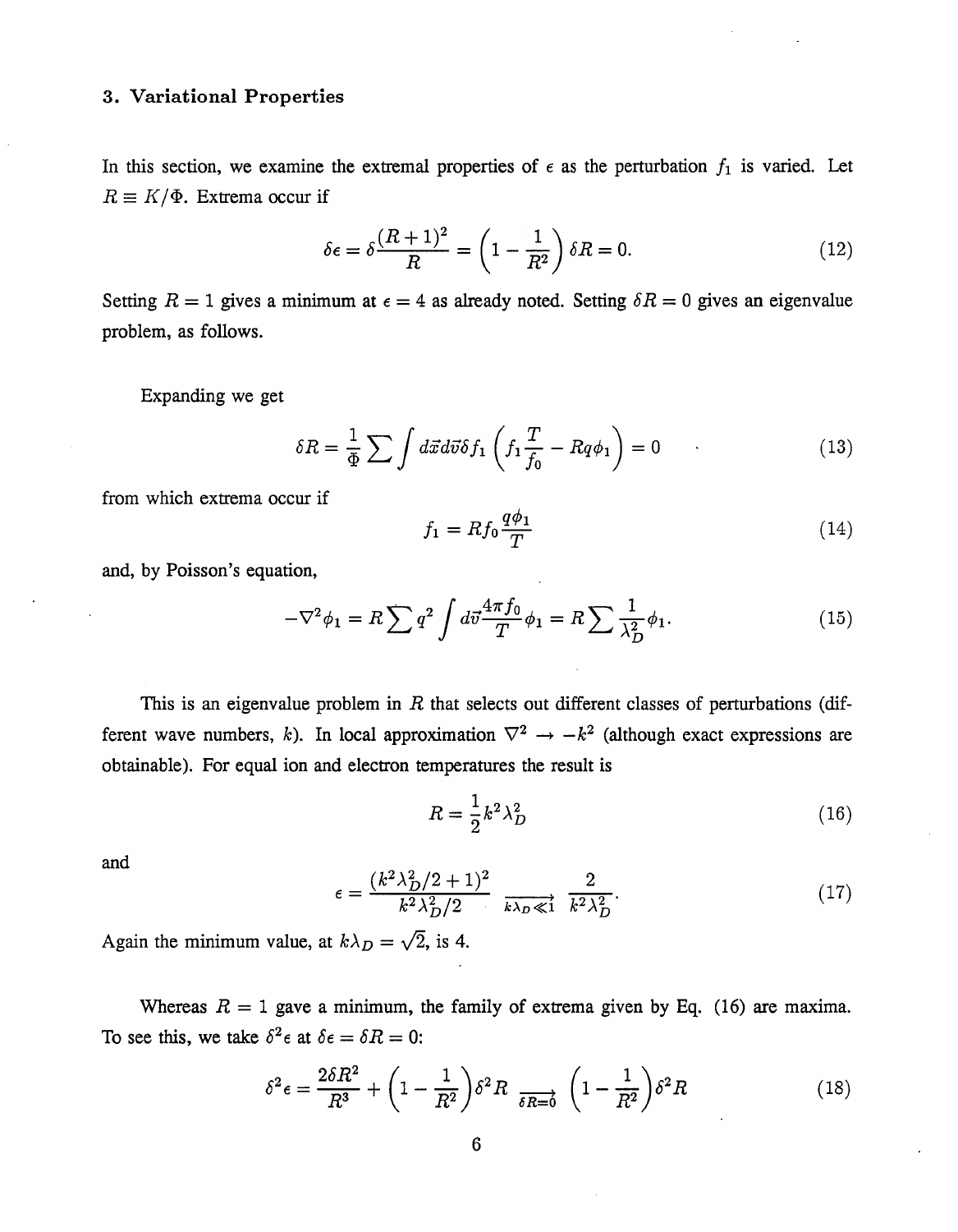Again taking the local approximation for simplicity (but not necessity), we simplify  $\delta^2 R$  by dropping the  $\vec{x}$  integral in Eq. (13) and setting  $\phi_1 = (4\pi/k^2) \sum \int q f_1 d\vec{v}$ . At  $\delta R = 0$ ,

$$
\delta^2 R = \frac{1}{\Phi} \left\{ \sum \int d\vec{v} \delta f_1^2 \frac{T}{f_0} - R \frac{4\pi}{k^2} \left( \sum \int d\vec{v} q \delta f_1 \right)^2 \right\} \tag{19}
$$

where we have neglected terms in  $\delta^2 f_1$ . We rewrite the second term by multiplying and dividing by  $f_0/T$  and applying Schwarz's inequality on the double-sum  $\sum \int d\vec{v}$ :

$$
R\frac{4\pi}{k^2}\left(\sum\int d\vec{v}q\delta f_1\right)^2 \le \left[\frac{R4\pi}{k^2}\sum\int d\vec{v}\frac{f_0}{T}q^2\right] \cdot \sum\int d\vec{v}\delta f_1^2\frac{T}{f_0} = \sum\int d\vec{v}\delta f_1^2\frac{T}{f_0}.\tag{20}
$$

o

*o* 

In the second step the factor in brackets is unity, using Eq. (16). Combining Eqs. (19) and (20) gives  $\delta^2 R \ge 0$ ; whence, for  $k\lambda_D \ll 1$  and  $R \ll 1$ , we obtain  $\delta^2 \epsilon < 0$  and hence  $\epsilon$  is a maximum, as claimed. Introducing Eq.(17) into Eq.(2) gives, for  $k\lambda_D \ll 1$ ,

$$
\gamma < \frac{1}{2} \text{ Max } \left( \frac{1}{H} \frac{dH}{dt} \right) < \sum \frac{\langle u \rangle}{\lambda_D} \frac{1}{\epsilon^{1/2}} = \sum \frac{k \langle u \rangle}{\sqrt{2}}. \tag{21}
$$

In the following sections we shall identify this family of bounds, corresponding to maxima in  $\epsilon$ , with the drift waves.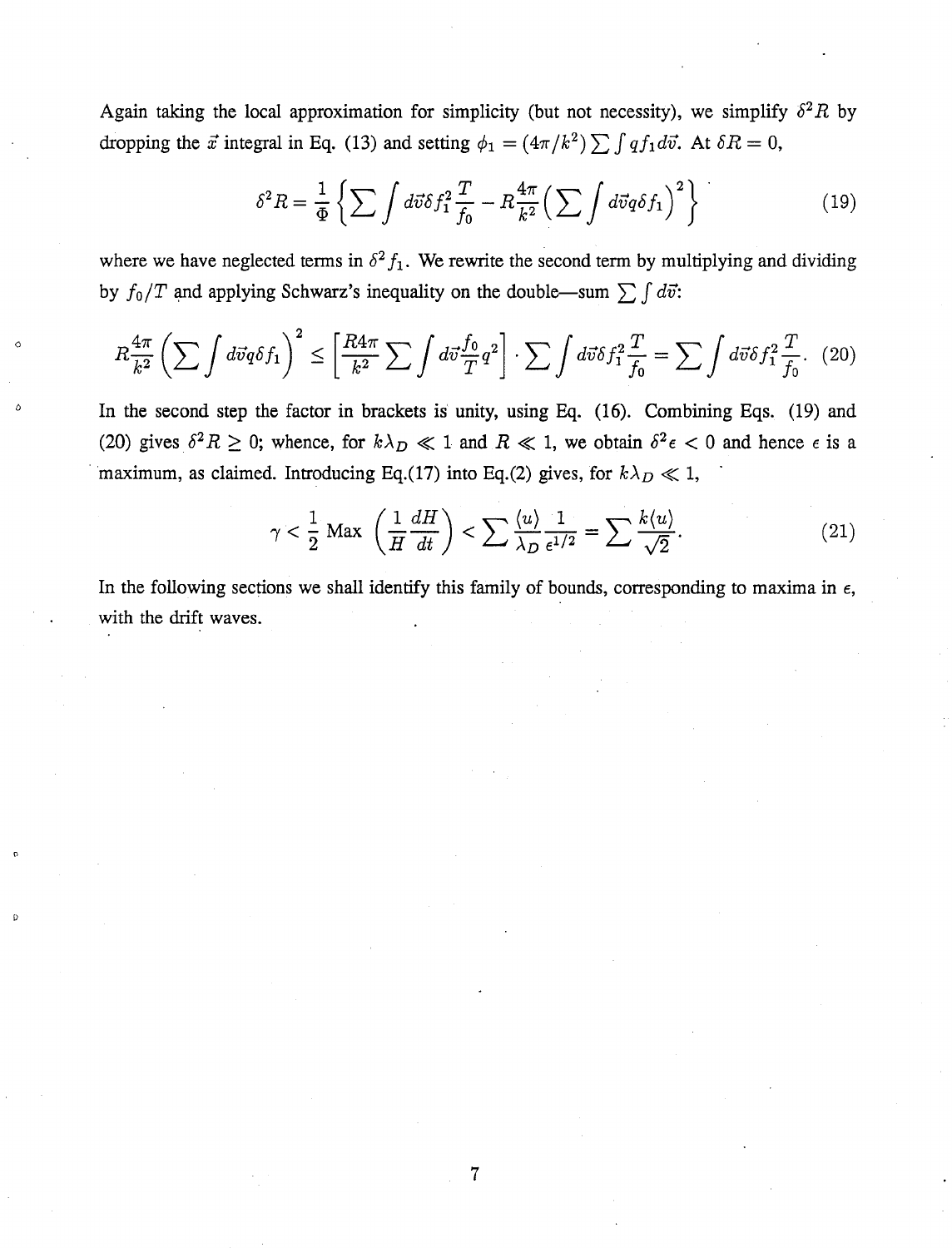#### 4. Comparison with Dispersion Relations

To help us interpret the bound, it is useful to compare our extremal solution, Eq. (14), with the formal solution for an eigenmode of the form  $\exp i(\vec{k} \cdot \vec{x} - \omega t)$  (again assuming the local approximation for simplicity). Then

$$
f_1(\omega, \vec{k}) = f_0 \frac{q\phi_1}{T} \alpha \tag{22}
$$

$$
\alpha = -1 + \int_{-\infty}^{t} dt' (\vec{u} \cdot \nabla + \partial/\partial t)' \exp\left[i\vec{k} \cdot (x' - x) - i\omega(t' - t)\right]
$$
(23)

where  $\omega$ ,  $\vec{k}$  satisfy the dispersion relation obtained by inserting  $f_1$  into Poisson's equation. Given an eigensolution, we could choose to construct  $\gamma = \text{Im}\omega$  from a quadratic form similar to Eq. (2):

$$
\gamma = \frac{1}{2} \frac{1}{\bar{H}} \frac{d\bar{H}}{dt} = Re \frac{\sum \int d\vec{v}q f_1^* i \vec{k} \cdot \vec{u} \phi_1}{\sum \int d\vec{v} f_1^* f_1 T / f_0 + \sum \int d\vec{v}q f_1^* \phi_1} = \frac{Re \sum \overline{\alpha^* i \vec{k} \cdot \vec{u}}}{\sum \overline{\alpha^2} + \sum \overline{\alpha}} \tag{24}
$$

where  $\bar{H}$  is just *H* in Hermitian form  $(f_1^2 \rightarrow f_1^* f_1$  etc.), and other bars denote various velocity averages. This expression is exact if  $f_1$  is an eigensolution. From quasineutrality  $\sum \int d\vec{v}q f_1 \propto$  $\sum \bar{\alpha} \simeq 0$ , we may conclude

$$
\gamma \simeq \frac{Re \sum \overline{\alpha^* i \vec{k} \cdot \vec{u}}}{\sum |\alpha^2|} \lesssim \frac{k \bar{u}}{|\bar{\alpha}|} \equiv \frac{\bar{u}}{\lambda_D} \frac{1}{\epsilon_{\alpha}^{1/2}} \tag{25}
$$

where the final term has been rewritten in the form of our earlier bound, Eq. (2). Here the dielectric constant  $\epsilon_{\alpha}$  is given by

$$
\epsilon_{\alpha} = \frac{|\alpha|^2}{k^2 \lambda_D^2}.\tag{26}
$$

For concreteness, consider a plasma column in a magnetic field with ion and electron distributions of the form  $f_0 = n(p_\theta) \exp\left(\frac{-mv^2}{2T}\right)$  and  $p_\theta = mrv_\theta + \frac{q}{c}rA_\theta$ . In more familiar notation,  $\vec{r}$   $\vec{r}$   $\vec{n}$   $T \partial n$  *r* 

$$
\vec{k} \cdot \vec{u} = k_{\theta} \frac{T}{n} \frac{\partial n}{\partial r} \frac{r}{\left(\frac{\partial p_{\theta}}{\partial r}\right)} \cong \omega_{*}
$$
\n(27)

to lowest order in larmor radius(i.e. dropping the  $v_{\theta}$  term in  $\frac{\partial p_{\theta}}{\partial r}$ ). Drift waves have  $\omega < k_{\|}v_{\|}$ for the bulk of electrons, thus the adiabatic leading term of  $\alpha$  dominates and  $|\alpha_i| \sim |\alpha_e| \sim 1$ . Whether instability occurs depends on other terms that mayor may not cause the real part of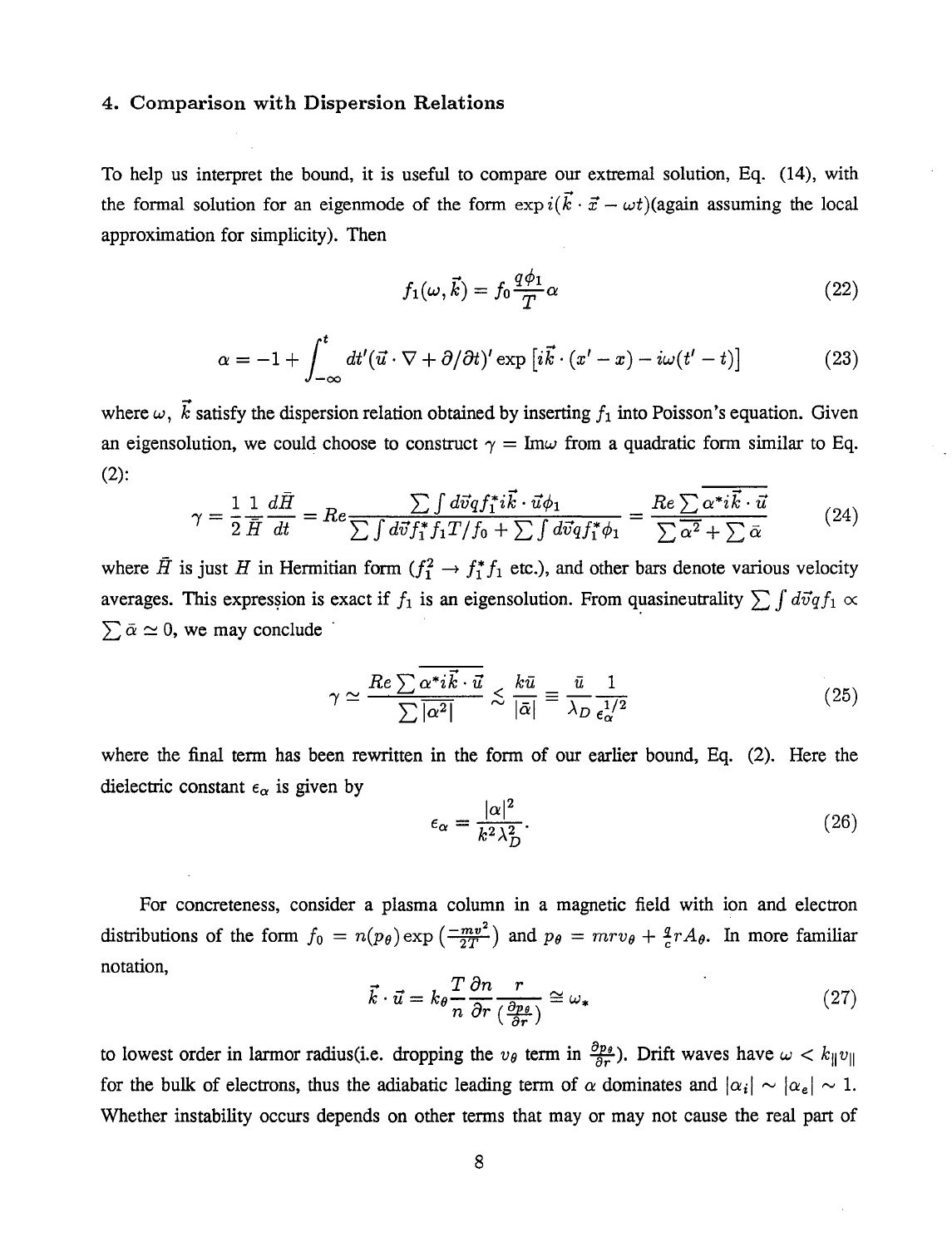the numerator in Eq.(25) to vanish. But if there is instability, the rate will not exceed  $\sim \omega_*$ , by Eqs. (25), (26) and (27) with  $|\alpha| \simeq 1$ .

With  $|\alpha| = 1$ , Eq. (25) is essentially our bound in Eq. (21) found by extremizing  $\epsilon$ . By Eq. (26),  $|\alpha| = 1$  corresponds to  $\epsilon_{\alpha} \simeq \epsilon = 2/k^2 \lambda_D^2$ , the maximum value for a given *k*. In some circumstances instability also occurs at the minimum value,  $\epsilon \gtrsim 4$ , but these high-frequency "drift--cyc1otron" instabilities are of little interest in toroidal devices. Of greater importance are the instabilities at intermediate values of  $\epsilon_{\alpha}$ , lying between the extremes. Examples are the flute modes of MHD theory, which are stabilized by proper magnetic design and beta values below MHD ballooning limits. For flute modes  $\omega > k_{\parallel}v_{\parallel}$  for both ions and electrons, in which case the adiabatic term in  $\alpha$  is almost canceled by the  $\frac{\partial}{\partial t}$  term. Thus  $|\alpha| \sim |\omega_*/\omega|$  with  $\omega = i\gamma$ , if unstable, and Eq. (25) becomes an identity  $\gamma = \gamma$ . The actual value of  $\gamma$ , determined by smaller terms in  $\alpha$ , is  $\gamma^2 = \omega_* \omega_D / k^2 \rho_i^2$ , where  $\rho_i$  is the ion gyroradius and  $\omega_D$  is the curvature drift frequency; and  $|\alpha| \sim (\omega_D/\omega_*)^{1/2} k_{\rho_i} \leq k_{\rho_i} \ll 1$ . For  $|\alpha| \simeq k_{\rho_i}$  in Eq. (26), the dielectric constant becomes  $\epsilon_{\alpha} = \rho_i^2/\lambda_{Di}^2$ , appropriate for  $E \times B$  motion  $(nm_i(c_{\overline{B}}^E)^2 = \rho_i^2/\lambda_{Di}^2(E^2/8\pi))$ .

o

D

These examples are summarized in Table 1, from which we see that the spectrum of electrostatic instabilities forms a hierarchy of increasing values of  $\epsilon_{\alpha}$  and decreasing growth constants. The similarity of these qualitative results to our bound, Eq. (2), suggests a similar hierarchy for the bound with increasing  $\epsilon$ , wherein drift waves are the lowest-lying family of  $\gamma$ 's corresponding to the maximum values of  $\epsilon$ . Thus we are led to conjecture that extremizing  $\epsilon$  selects out the drift waves, and that this is the appropriate limit to set bounds on growth rates and transport in MHD-stable plasma confinement devices.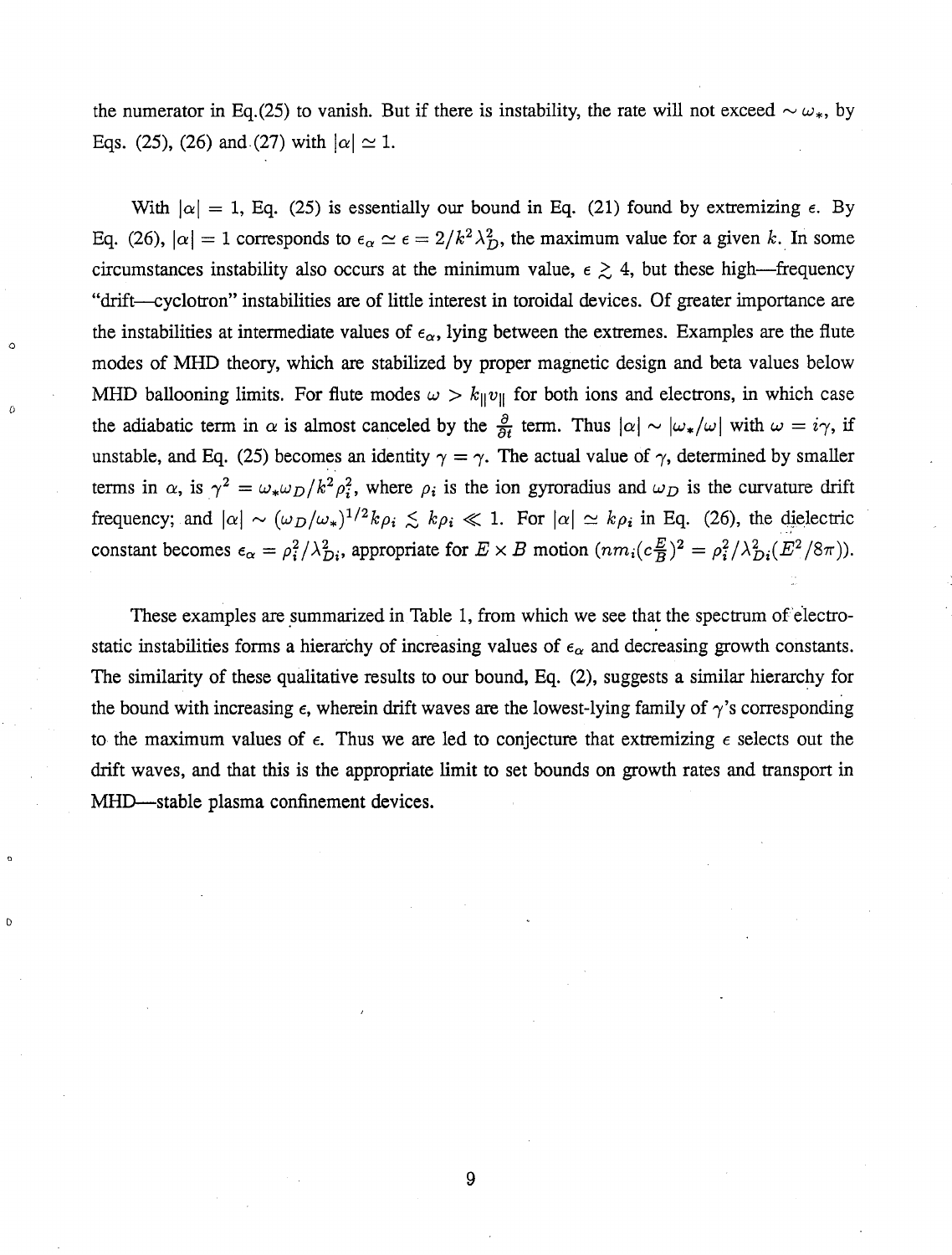# **Table 1. Comparison of bounds and actual values for electrostatic growth constants**

 $\ddot{\phantom{0}}$ 

| <b>Class</b>                                              | $\epsilon_{\alpha}$               | $\gamma$ bound,<br>Eq. $(25)$                                                 | Actual<br>Max. $\gamma$                                   |
|-----------------------------------------------------------|-----------------------------------|-------------------------------------------------------------------------------|-----------------------------------------------------------|
| Drift-cyclotron<br>(uninteresting in<br>toroidal devices) | $\gtrsim$ 4                       | $\frac{ \vec{u} }{\lambda_{DE}^{1/2}} \simeq \frac{\omega_*}{k \lambda_D}$    | $(k_{\rho i})^{-1/2} \frac{\omega_*}{k \lambda \tau}$ (a) |
| Flute modes<br>(stabilized by<br>MHD Criteria)            | $\frac{\rho_i^2}{\lambda_{Di}^2}$ | $\frac{ \vec{u} }{\lambda - \epsilon^{1/2}} \simeq \frac{\omega_*}{k \rho_i}$ | $\frac{(\omega_* \omega_D)^{1/2}}{k a}$                   |
| Drift Waves                                               | $\frac{1}{k^2 \lambda_D^2}$       | $\frac{ \vec{u} }{\lambda_D \epsilon_{\infty}^{1/2}} \simeq \omega_*$         | $\simeq \omega_*$                                         |

(a) A.B. Mikhailovskii and A.V. Timofeev, Soviet Phys. JETP (Engl. Transl.)  $17$ , 626 (1963). Note that  $k\rho_i > 1$  for this mode.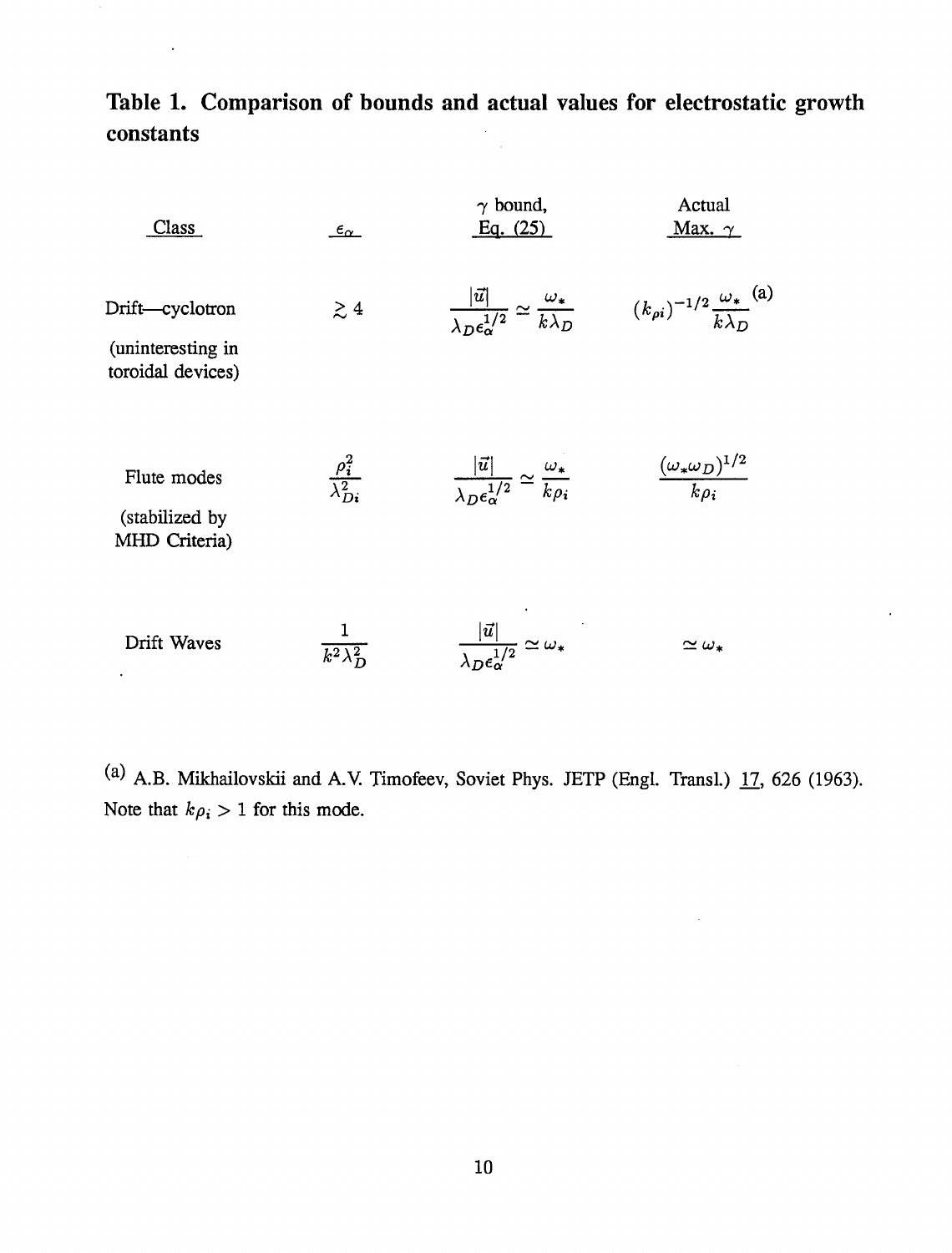#### 5. Application to Tokamaks

For a tokamak,  $\vec{u}$  in Eq.(3) has components parallel and perpendicular to the field lines. To lowest order in  $k\rho_i$ :

$$
u_{\parallel} = \frac{J_{\parallel}}{2ne} = \frac{cT}{qB} \frac{1}{n} \frac{\partial n}{\partial x} \left\{ \frac{\partial \ln B_{\theta}}{\partial \ln n} \frac{B}{B_{\theta}} \frac{1}{\beta_{\theta}} \right\} \tag{28}
$$

$$
u_{\perp} = \frac{cT}{qB} \left\{ \frac{1}{n} \frac{\partial n}{\partial x} + \frac{1}{T} \frac{\partial T}{\partial x} \left( -\frac{3}{2} + \frac{mv^2}{2T} \right) \right\} \tag{29}
$$

for  $f_0 = n(m/2\pi T)^{3/2} \exp(-\frac{mv^2}{2T})$ . Here  $\beta_\theta = 2nT/(B_\theta^2/8\pi)$  and  $B_\theta$  is the poloidal field. For cases of interest  $(\beta_{\theta} = \mathcal{O}(1))$ ,  $u_{\parallel}$  exceeds  $u_{\perp}$  by a factor of order  $B/B_{\theta} = \mathcal{O}(10)$ . If  $u_{\parallel} > v_i$ , as can occur in tokamaks at low density,  $u_{\parallel}$  can drive beam—like instabilities at high frequency and  $\epsilon \gtrsim 4$  (its minimum value, by Eq.(4)). However, for low frequency modes,  $E_{\parallel} \ll E_{\perp}$  and

$$
|u_{\parallel}E_{\parallel}| \ll |u_{\perp}E_{\perp}|,\tag{30}
$$

even though  $u_{\parallel} > u_{\perp}$ . Consequently, referring back to the derivation of our bound in which each component of  $\vec{u} \cdot \vec{E}$  was bounded separately (Eq.(7)), we conclude that we should drop  $u_{\parallel}$ in bounding low frequency drift waves and take

$$
\langle u \rangle \simeq \langle u_{\perp} \rangle \tag{31}
$$

in Eq. (21).

o

*D* 

Eqs. (28) and (29) assume the pressure gradient of each charge species is supported by its own  $\vec{j} \times \vec{B}$  force. Actually ion collisional viscosity tends to stop ion rotation but such effects only create an ambipolar potential that transfers the pressure of one charge species to the  $\vec{j} \times \vec{B}$ force of the other, which must then carry twice the current assumed in Eqs. (29)-(30). Thus in all cases

$$
\sum k \langle u \rangle \simeq 2k \langle u_{\perp} \rangle_{one \ species} = 2\omega_* \left( 1 + \frac{3}{\sqrt{2}} \eta \right), \tag{32}
$$

where we have now carried out the velocity average;  $\eta = \partial \ln T / \partial \ln n$ ; and we take  $T_i = T_e$ for simplicity.

Finally, as is shown in the Appendix, we are at liberty to add an arbitrary toroidal velocity of the form  $a = r\omega_0$  to  $\vec{u}$ , with a perpendicular component  $a_{\perp} = a(B_{\theta}/B)$ . In principle,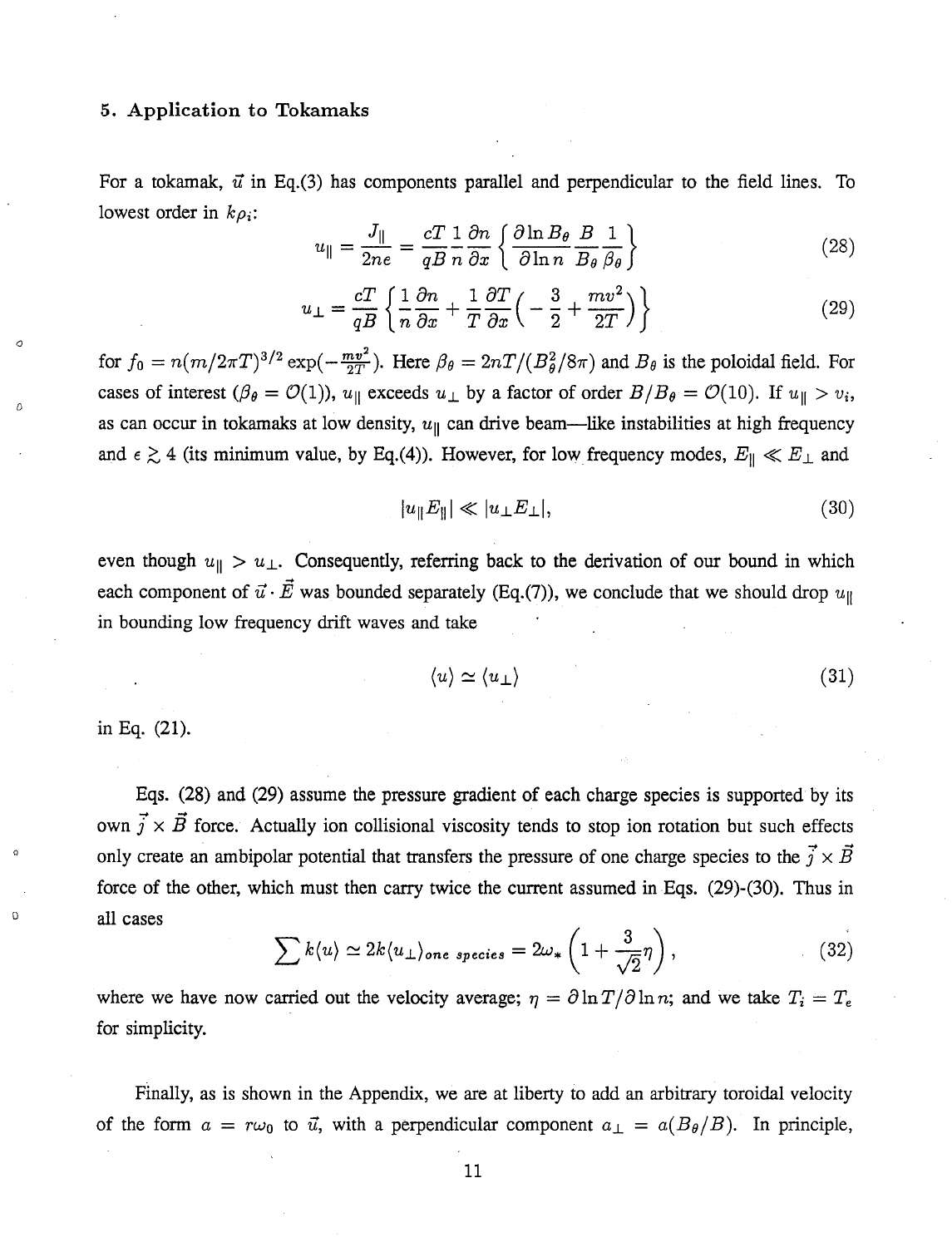optimizing  $\omega_0$  would improve the bound. However, since  $u_e$  and  $u_i$  have opposite signs through *q*, for  $T_i = T_e$  the bound has the form

$$
k|u_{\perp i} + a_{\perp}| + k|u_{\perp e} + a_{\perp}| = k|(|u_{\perp i}| + a_{\perp})| + k|(-|u_{\perp i}| + a_{\perp})|
$$

which has the same value for any  $-|u_{\perp i}| < a_{\perp} < |u_{\perp i}|$  and is larger for  $a_{\perp}$  outside this range. If  $T_i \neq T_e$ , optimizing  $a_{\perp}$  does improve the bound somewhat.

From these considerations, we conjecture that, given MHD stability, the growth constant of low frequency waves in tokamaks is given by extremizing Eq. (2) with  $\langle u \rangle \simeq \langle u_{\perp} \rangle$ , which selects out drift waves.

A virtue of our approach is that the extremal eigenvalue problem, Eq. (15), is easier to solve than the full dispersion relation. Qualitatively, the solution is Eq. (16), which yields, from Eqs. (21) and (32),

$$
\gamma < \sqrt{2}\omega_* \left(1 + \frac{3}{\sqrt{2}}\eta\right),\tag{33}
$$

where again we take  $T_i = T_e$  for simplicity. Using this value of  $\gamma$ , diffusion coefficients of the form  $\gamma/k^2$  are essentially the same as those that have recently been shown to provide a good fit to global confinement times in tokamaks.<sup>5</sup>

A defect of the method is that the unstable range of  $k$  is not determined. For transport calculations, it is the smallest unstable *k* that is of interest, since  $\gamma/k^2 \propto \omega^* / k^2 \propto 1/k$  is greatest for small k. Qualitatively, consistent with identifying the extremization of  $\epsilon$  with drift waves, we should require  $\omega \sim \omega_* \gtrsim k_{\parallel} v_i$ . Then, for  $k_{\parallel} \gtrsim (qR)^{-1}$  one finds<sup>2</sup>

$$
k_{\perp}\rho_i \gtrsim \frac{B_\theta}{B} \tag{34}
$$

where  $q \propto \left(\frac{B}{B_e} \frac{a}{R}\right)$  is the tokamak safety factor. Generally, however, the minimum k must be specified independently (e.g.  $k\rho_i \sim \frac{1}{3}$  in Ref. 5). Since  $k_{min}^{-1} \ll$  plasma radius, we expect  $\gamma$  and the transport coefficients to vary with radial position. To apply this idea, we could solve the eigenvalue problem, Eq. (15), locally over a restricted volume, for example, a shell of thickness  $\lambda \sim k_{min}^{-1}$  lying between two flux surfaces. Again periodic boundary conditions should be chosen, corresponding to zero free energy flow into or out of the volume. This boundary condition is the essence of the local approximation, as discussed in Ref. 1.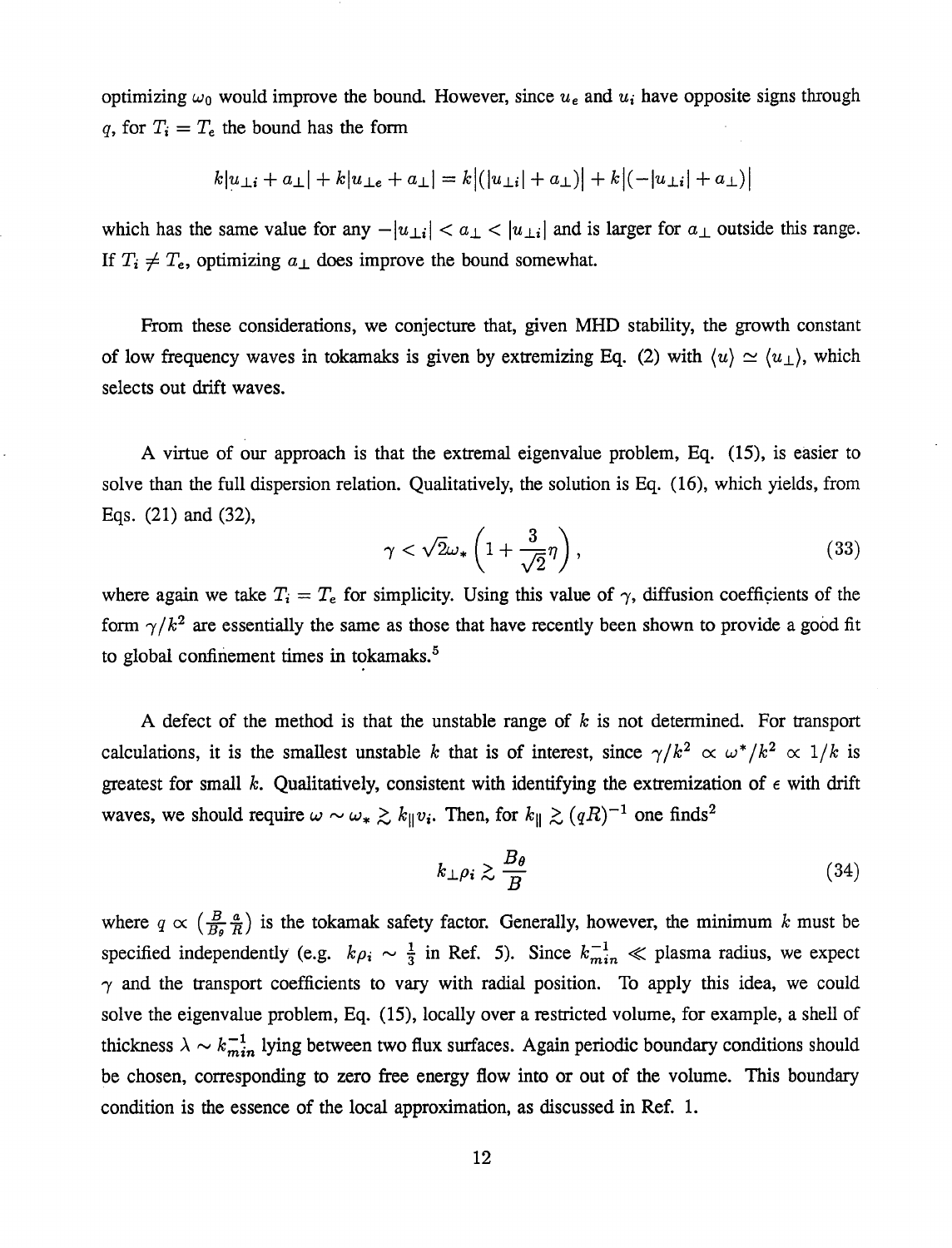#### 6. Discussion

a

o

D

Using a variational technique, we have developed a bound on the growth constant  $\gamma$  versus wavenumber *k* for drift waves, Eq. (21). Calculating the bound is easier than searching the full dispersion relation, and therefore the bound may be useful to estimate transport coefficients of the form  $\gamma/k^2$ . Moreover, results agree closely with those from dispersion relations, and they are of such general nature as to give greater assurance that nothing has been missed.

The underlying premise associating the variational method with drift waves remains conjectural. The basic idea, developed from examples in Section 4, is that the instabilities allowed by the Vlasov equation under various circumstances form a hierarchy of which the lowest lying family of  $\gamma$ 's at a given *k* is the drift waves, which are the only surviving low frequency, electrostatic modes in an MHO-stable system. As an alternative to detailed calculations, one could select out the drift waves by forming a bound, as we have done, and search for the lowest lying family of bounds. Even if one accepts this much of the conjecture, associating extrema of the bounds with the corresponding extreme family of  $\gamma$ 's is inexact. Implicitly we are saying that, if the extremizing function  $f_1$  falls near an eigenfunction  $f_n$  with growth constant  $\gamma_n = \text{Im } \omega_n$ , we could claim:

$$
\gamma_n \le \left(\frac{1}{2}\frac{1}{H}\frac{\partial H}{\partial t}\right)_{at\ f_1} < \frac{\sum k \langle u \rangle}{(\epsilon^{1/2})_{at\ f_1}}.\tag{35}
$$

However, the left-hand inequality may not hold (even though the exact equality would hold for an exact eigenfunction, as noted in Eq. (24)). The operator  $\dot{H}$  is symmetric (see Eq.(36), below), so that  $\dot{H}/H$  does bound its eigenvalues (as in the Ritz method of quantum mechanics). But eigenvalues of  $\hat{H}$  are not necessarily equal to the real part  $(\gamma_n)$  of eigenvalues of the Vlasov operator. The inequality does hold approximately, to the extent that the linearized Vlasov equation maps the set of perturbations in a given range of  $k_{\perp}$  into itself (see Eq. (11)).

Probably the success of our extremum process rests on the insensitivity of  $\gamma$  to the exact form of  $f_1(\vec{v})$ . Our choice of H has correctly evoked the main feature that  $f_1 \propto f_0$ , as can be seen by comparing our extremal function, Eq. (14), with the eigenfunction, Eq. (22). Beyond that, the coefficients R and  $\alpha$  are quite different. To satisfy Poisson's equation,  $R = \frac{1}{2}k^2\lambda_D^2$  since the terms are additive, while for the actual eigenfunction Poisson's equation yields  $\alpha_i = -\alpha_e = 1$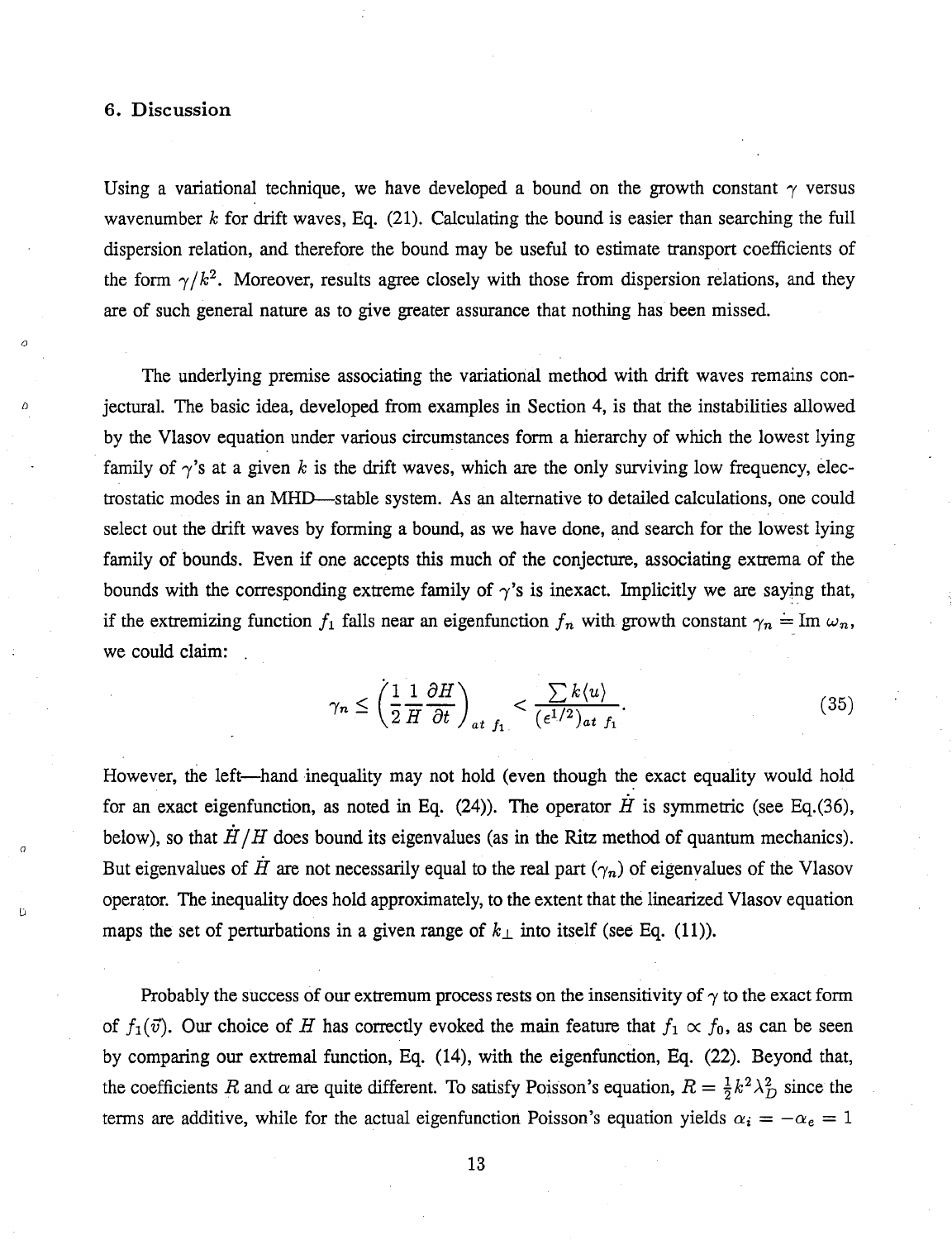(quasineutrality). Yet, Eq. (24) gives qualitatively the same result for either solution:

$$
\frac{\dot{H}}{H} \to \frac{\sum \alpha}{\sum \alpha^2 + \sum \alpha} ku \xrightarrow[\alpha \infty]{} \frac{1}{\alpha} ku \xrightarrow[\alpha \infty]{} ku
$$
\n
$$
\frac{\dot{H}}{H} \to \frac{\sum R}{\sum R^2 + \sum R} ku \xrightarrow[R^2 \infty]{} \frac{\sum R}{\sum R} ku \to ku
$$

and similarly for the bound, Eq. (21),

$$
\frac{u}{\lambda_D} \frac{1}{\epsilon^{1/2}} = \frac{u}{\lambda_D} \frac{\sqrt{R}}{R+1} \to \frac{u}{\lambda_D} \sqrt{R} \xrightarrow[R=\frac{1}{2}k^2 \lambda_D^2] k u.
$$

Besides evoking  $f_1 \propto f_0$ , *H* as an operator has important transformation properties that sharpen the bound by eliminating the energy derivative of  $f_0$ . Define operators V and H by  $\frac{\partial f_1}{\partial t} = Vf_1$  (Vlasov operator) and  $H = (f, Hf)$  (Hermitian product). Then

$$
\dot{H} = (f_1, (V^{\dagger} \mathcal{H} + \mathcal{H} V)f_1) = Re \sum_{\ell} \int d\vec{x} d\vec{v} f_{1\ell}^* q_{\ell} \vec{u}_{\ell} \cdot \nabla \phi_1.
$$
 (36)

The Hermitian symmetry of this expression may be verified directly by expressing  $\nabla \phi$  in terms of a Green's function solution integrated over the charge  $\sum_{m} \int d\vec{v}' q_m f_{1m}$  and interchanging labels  $\vec{x}$ ,  $\vec{v}$ ;  $\vec{x}'$   $\vec{v}'$  and also the charge species labels *l, m.* The simplicity of this result follows from the fact that  $\mathcal{H}V$  is almost anti-Hermitian. If it were exactly anti-Hermitian,  $\dot{H} = 0$ and *H* would be a constant of the linearized equations of motion. It can be shown that for any such constant there must exist a transformation making the Vlasov operator anti-Hermitian; and  $\mathcal{H}V$  is such a transformation if  $f_0 = \exp(-\varepsilon/T)$  (Maxwellian).<sup>6</sup> The Hermitian residual, represented by  $\vec{u}$ , results from the momentum dependence of  $f_0$  that allows the plasma to carry the currents required for magnetic confinement, as in our example, Eq. (27).

The transformation properties of  $H$  derive from its relationship to a non-linear constant of the motion, namely the Helmholtz free energy given by:

$$
A = \sum \int d\vec{x} d\vec{v} (Tf \ln f + f\epsilon) + \Phi \tag{37}
$$

where  $\varepsilon = \frac{1}{2}mv^2$ . Minimizing *A* on *f* gives, to lowest order in  $f_1 = f - f_0$ , a quadratic form like *H* with  $f_0 = \exp(-\epsilon/T)$ . For this  $f_0$ ,  $\dot{H} = 0$  exactly for the linearized Vlasov equation.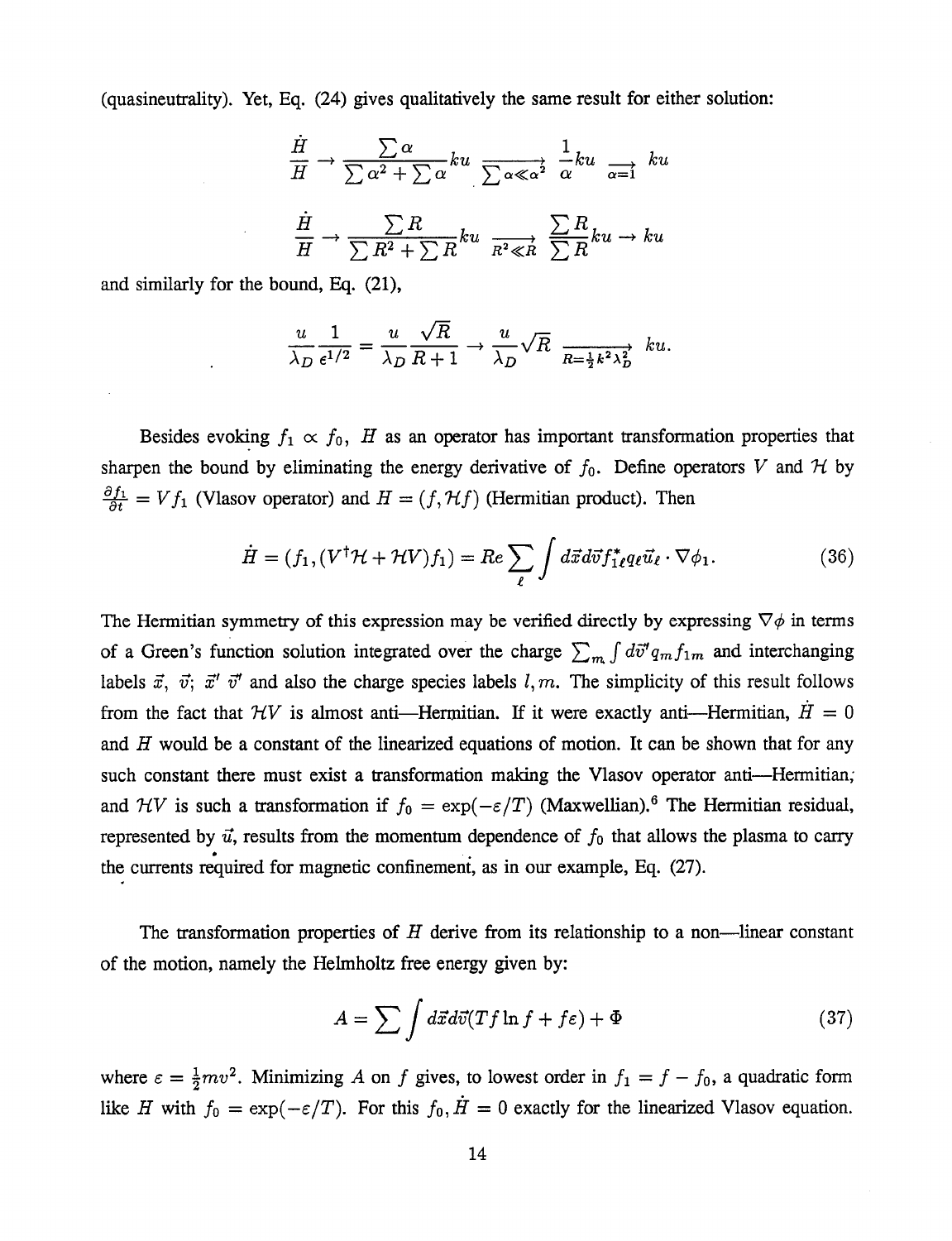The utility of  $H/H$  as a bound on  $\gamma$  lies in the fact that H and the bound will be small if ion and electron *fa's* are almost Maxwellian.

The free energy driving the drift instabilities is expansion energy given by<sup>1,2</sup>

$$
\frac{\epsilon E^2}{8\pi} \cong \frac{1}{k^2 a^2} nT \tag{38}
$$

where  $a = n/(dn/dx)$ . Substituting  $\epsilon = 2/k^2 \lambda_D^2$  we obtain  $E = (T/ea)$  and

*D* 

o

D

$$
\gamma \sim k \frac{cE}{B} \sim \frac{kcT}{eB} \frac{1}{n} \frac{dn}{dx} = \omega_*.
$$
\n(39)

Finally, we note that our results, derived for electrostatic modes, appear to have broader validity. The same bound,  $\gamma < \omega_*$ , is derived for magnetostatic perturbations in the Appendix.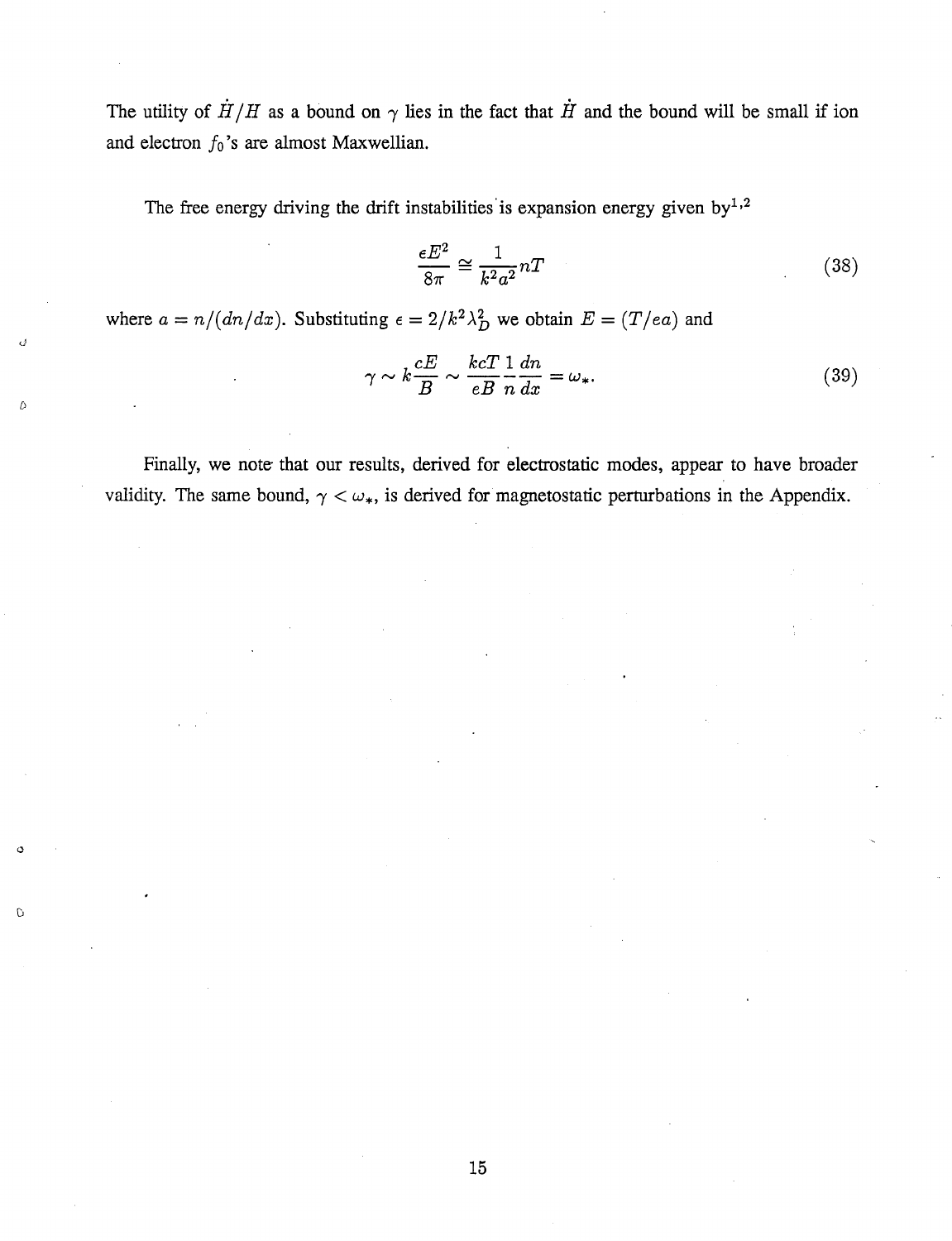### **Appendix Magnetostatic Modes and Reference Frame Change**

For magnetostatic modes, in  $\dot{H}$  we focus on the term

$$
\sum \int d\vec{x} d\vec{v} q f_1 u_i \left(\frac{\vec{v}}{c} \times \vec{B}_1\right)_i \le 2 \sum \frac{\langle u_i^2 \frac{v^2}{c^2} \rangle^{1/2}}{\lambda_D} K^{1/2} \Phi^{1/2}
$$
 (A1)

by analogy with Eq. (7), where  $v^2 = T/m$ , and

$$
\Phi = \frac{1}{8\pi} \int d\vec{x} B_1^2 = \frac{1}{8\pi} \int d\vec{x} (\nabla \times A_1)^2 = \frac{1}{2} \int d\vec{x} \frac{\dot{j}_1}{c} \cdot \vec{A}_1
$$
(A2)

$$
-\nabla^2 \vec{A}_1 = \frac{4\pi}{c} \vec{j}_1 = \frac{4\pi}{c} \sum \int d\vec{v} q \vec{v} f_1.
$$
 (A3)

Then, with the previous notation  $R = K/\Phi$ ,

$$
\gamma < \frac{\sum \langle u \rangle v/c}{\lambda_D} \left( \frac{R}{(R+1)^2} \right)^{1/2} . \tag{A4}
$$

By analogy to Eq.  $(13)$ , extremizing gives

$$
f_1 = \frac{f_0}{T} \frac{q}{c} \vec{v} \cdot \vec{A}_1 R \tag{A5}
$$

$$
-\nabla^2 \vec{A}_1 = \frac{4\pi}{c^2} \sum \int d\vec{v} q \frac{f_0}{T} R(\vec{v} \cdot \vec{A}_1) q \vec{v} = \sum \frac{1}{\lambda_D^2} \left[ \frac{v^2}{c^2} \vec{A}_1 + \frac{\vec{u}_0}{c} \left( \frac{\vec{u}_0}{c} \cdot \vec{A}_1 \right) R \right]
$$
(A5)

where  $\vec{u}_0 = \int f_0 \vec{v} d\vec{v} / \int f_0 d\vec{v}$ . Dropping the second term, we obtain

$$
-\nabla^2 \vec{A}_1 = \sum \frac{v^2}{\lambda_D^2 c^2} \vec{A}_1 R \tag{A7}
$$

as the eigenvalue problem in *R*. Approximately, since  $v_e \gg v_i$ ,

$$
R = k^2 \lambda_D^2 \frac{c^2}{v_e^2} \tag{A8}
$$

and for  $R \ll 1(kc/\omega_{pe} \ll 1)$ 

$$
\epsilon = \frac{(R+1)^2}{R} \to \frac{1}{k^2 \lambda_D^2} \frac{v_e^2}{c^2}.
$$
\n(A9)

Substituting into Eq. (A4) gives as the extremal bound

$$
\gamma < \frac{\sum \langle u \rangle v/c}{\lambda_D} \frac{1}{\epsilon^{1/2}} \cong \frac{k \langle u_\epsilon \rangle}{\sqrt{2}},\tag{A10}
$$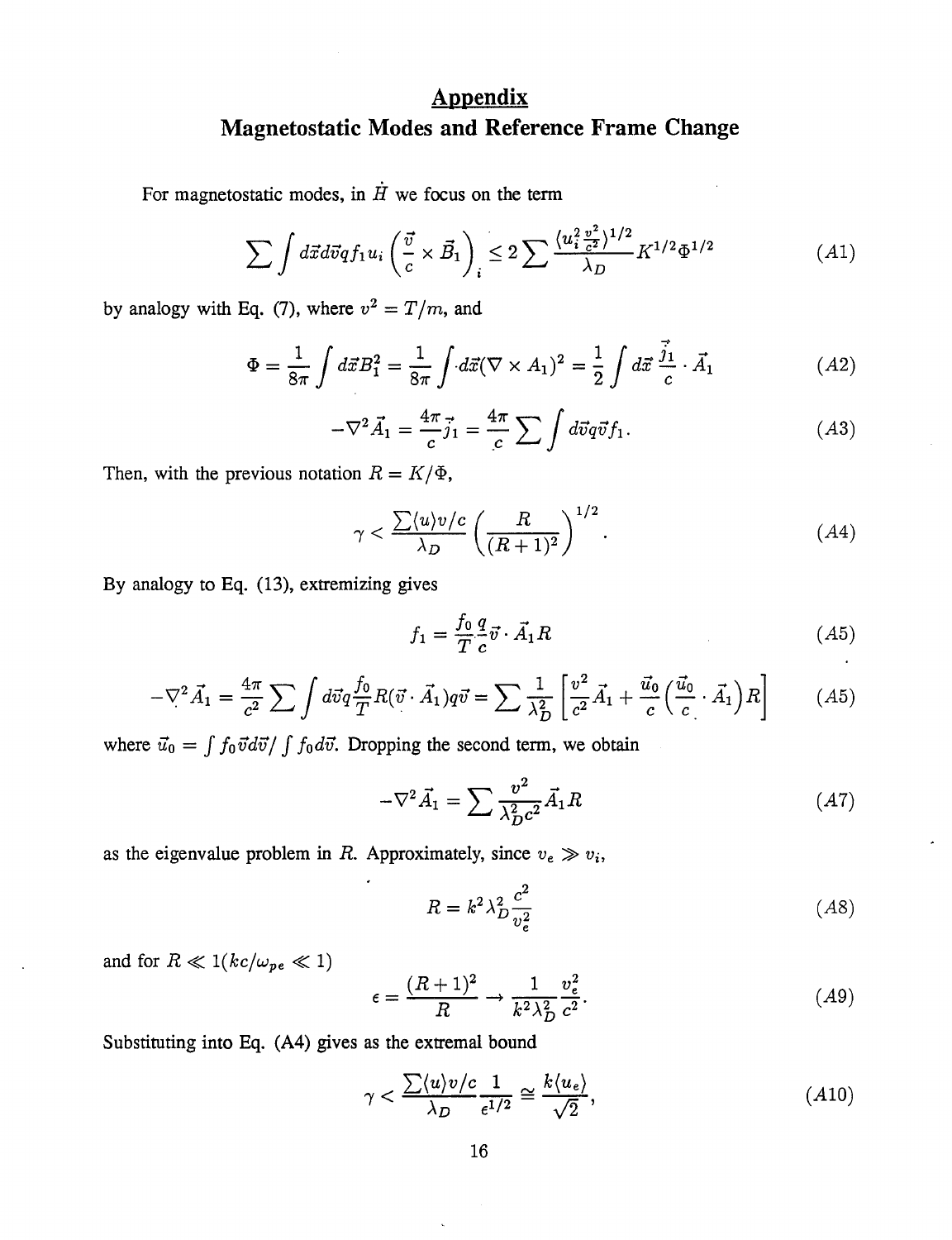which is essentially the same as Eq.(21) for electrostatic modes. Again we assume  $u_{\perp}$  to be dominant, in which case  $\gamma \lesssim \omega_*$ , as for electrostatic modes. As derived here the magnetostatic and electrostatic bounds would be additive. However, by carrying out the variation on  $\phi_1$  and  $\overline{A}_1$  simultaneously, one finds that the extremal solutions approximately separate, indicating that these are independent modes and are not additive. So  $\gamma < \omega_*$  by either process. In reaching this conclusion we have dropped the  $\partial \vec{A}/\partial t$  term, which is important in  $E_{\parallel}$  but is not important here since  $u_{\parallel}E_{\parallel} \ll u_{\perp}E_{\perp}$ .

Next we consider a change of reference frame accomplished by adding a momentum term to  $\Phi$ <sup>1</sup>

$$
\Phi' = \Phi + \frac{c}{4\pi} \int d\vec{x} \vec{a} \cdot \vec{E}_1 \times \vec{B}_1 \tag{A11}
$$

For certain classes of  $\vec{a}$ , the time derivative of  $\Phi'$  has the form

$$
\frac{d\Phi'}{dt} = -\int d\vec{x} \, \vec{j}_1 \cdot \vec{E}_1 - \int d\vec{x} \, d\cdot \left(\rho_1 \vec{E}_1 + \frac{1}{c} \vec{j}_1 \times \vec{B}_1\right) \tag{A12}
$$

where again boundary conditions are chosen so that surface terms vanish. Adding this to

$$
\frac{dK}{dt} = \int d\vec{x} \, \vec{j}_1 \cdot \vec{E}_1 - \sum \int d\vec{x} d\vec{v} \, q f_1 \vec{u} \cdot \left( \vec{E} + \frac{1}{c} \vec{v} \times \vec{B}_1 \right) \tag{A13}
$$

we obtain

 $\mathcal{O}_{\mathbb{C}}$ 

*o* 

D

$$
\frac{dH}{dt} = -\sum \int d\vec{x}d\vec{v}q f_1(\vec{u} + \vec{a}) \cdot \left(\vec{E} + \frac{1}{c}\vec{v} \times \vec{B}_1\right), \tag{A14}
$$

which is the generalization of Eq. (6) in a reference frame moving at velocity  $\vec{a}$ . Choices of  $\vec{a}$ for which the above is true include  $\vec{a}$  = constant (from overall linear momentum conservation); and  $\vec{a} = \vec{\omega_0} \times \vec{r}$  (from conservation of angular momentum about an axis that could be the tokamak axis), as applied in Section 5. These results hold independent of symmetry properties of  $f_0$ . However, a wise choice would be  $\vec{a}$  that makes  $f_0$  for the ions and electrons be as nearly Maxwellian in a common reference frame as possible.

Though not quite relativistically correct,  $\Phi'$  is essentially the field energy in the moving frame. It is a positive definite function, so that the fundamental inequality  $\Phi' < H$  in Eq. (11) still holds. To see this, consider the case  $\vec{a} = a\hat{z}$  and define

$$
\vec{E}_1^* = (1 - \frac{a^2}{c^2})^{-1/2} \left[ \hat{x} \left( E_x + \frac{a}{c} B_y \right) + \hat{y} \left( E_y - \frac{a}{c} B_x \right) \right] + \hat{z} E_z
$$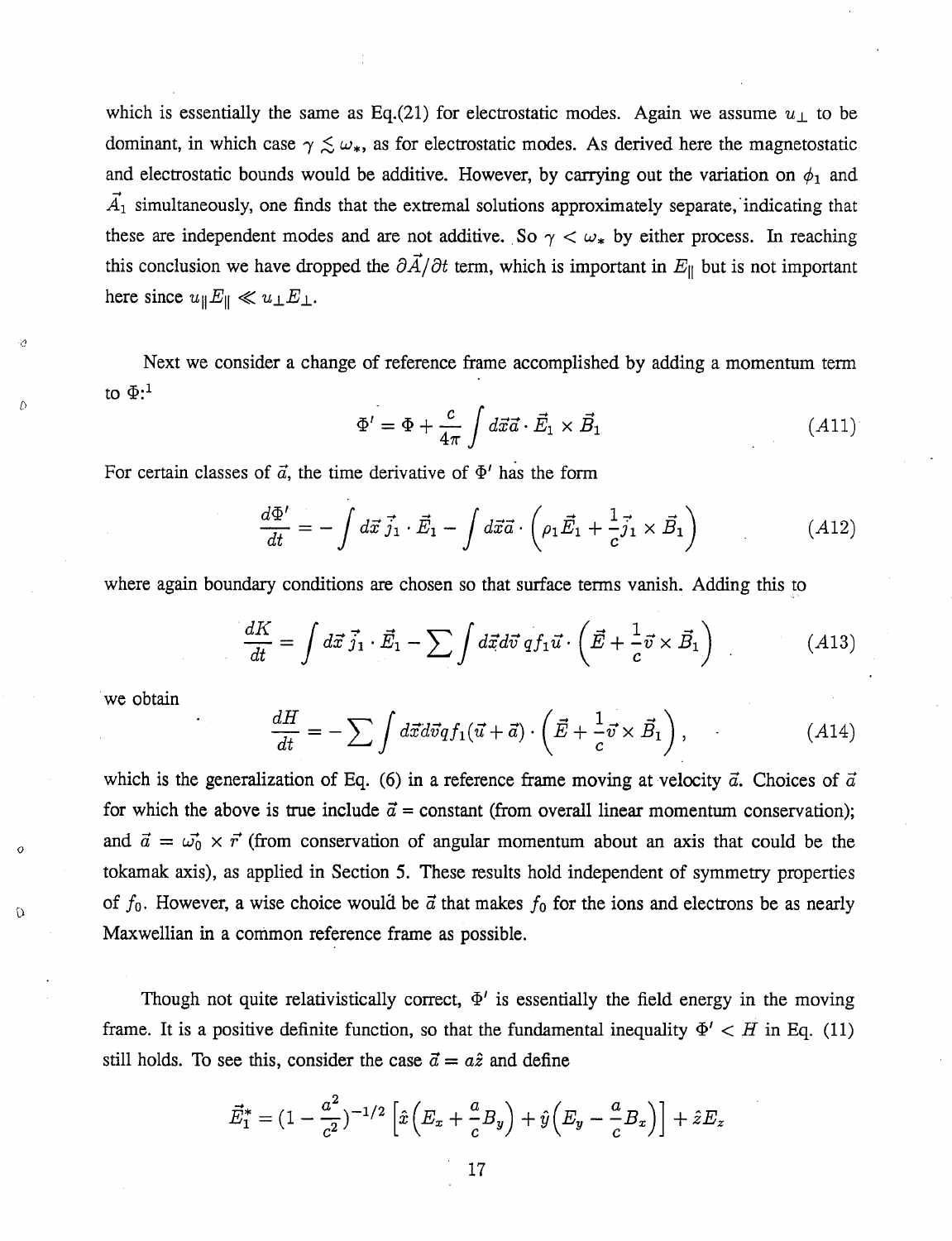$$
\vec{B}_{1}^{*} = (1 - \frac{a^{2}}{c^{2}})^{-1/2} \left[ \hat{x} \left( B_{x} - \frac{a}{c} E_{y} \right) + \hat{y} \left( B_{y} + \frac{a}{c} E_{x} \right) \right] + \hat{z} B_{z}.
$$
 (A15)

Then

 $\ddot{\phantom{a}}$ 

$$
\Phi' = \frac{1}{2} \left( 1 - \frac{a^2}{c^2} \right) (\Phi + \Phi^*) + \frac{a^2}{c^2} \left( E_z^2 + B_z^2 \right) \tag{A16}
$$

where  $\Phi^*$  is  $\Phi$  with  $\vec{E}_1$  and  $\vec{B}_1$  replaced by  $\vec{E}_1^*$  and  $\vec{B}_1^*$ .